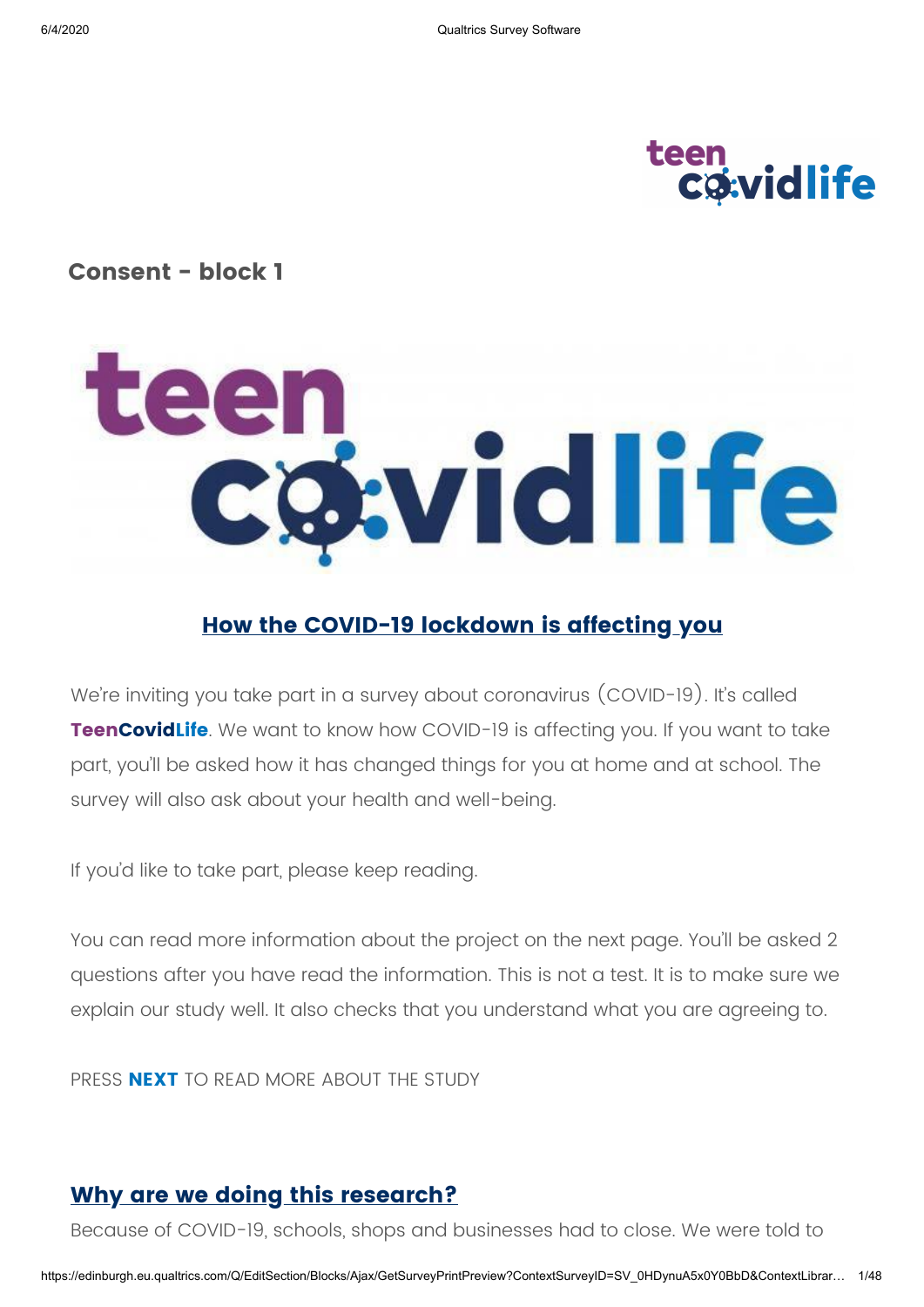'stay at home', 'protect the NHS' and 'save lives'. We have all reacted differently to these new rules. Our survey wants to know how COVID-19 is affecting you. Once we know, we can think about how to address the concerns of young people, support young people where necessary, and prepare for the future. You can find out more about the survey **[here](https://www.ed.ac.uk/generation-scotland/covidlife-volunteers/teencovidlife)**.

### **What is involved?**

We'll start by asking some general questions about you. We'll ask for your email address. You don't need to provide an email address if you don't want to. No other details that identify you will be asked for. We will also want to know your age and which year you are in at school. Most questions will ask you to pick your answer from a list of options. Some questions are specific to COVID-19. Other questions are more general. We'll ask about how your life has changed and how you are coping with these changes. We hope you'll be able to answer them all but you can skip any you don't want to answer.

This survey will take about 15 to 20 minutes to complete.

We'll email you about future surveys, if you provide an email address. This allows us to track the long term effects of COVID-19 rules. We'll do a final survey after they are lifted. It's up to you whether you do any other surveys.

The information you provide will be studied by the **[Generation Scotland](http://generationscotland.org/)** team. They work at the **[University of Edinburgh](http://www.ed.ac.uk/)**. Their researchers and **[NHS](http://www.nhs.uk/nhs-sites/)** partners will also be able to work on this information.

### **Who can take part?**

Taking part is open to **anyone in Scotland aged 12-17 years old**. You must have access to the internet to join.

### **What will happen to the details I give you?**

All of your details will be safely and securely stored. If you provide your email address, it will be kept separate from your answers. Your email won't be given to anyone. We'll also ask for the first part of your home postcode and the name of your school. This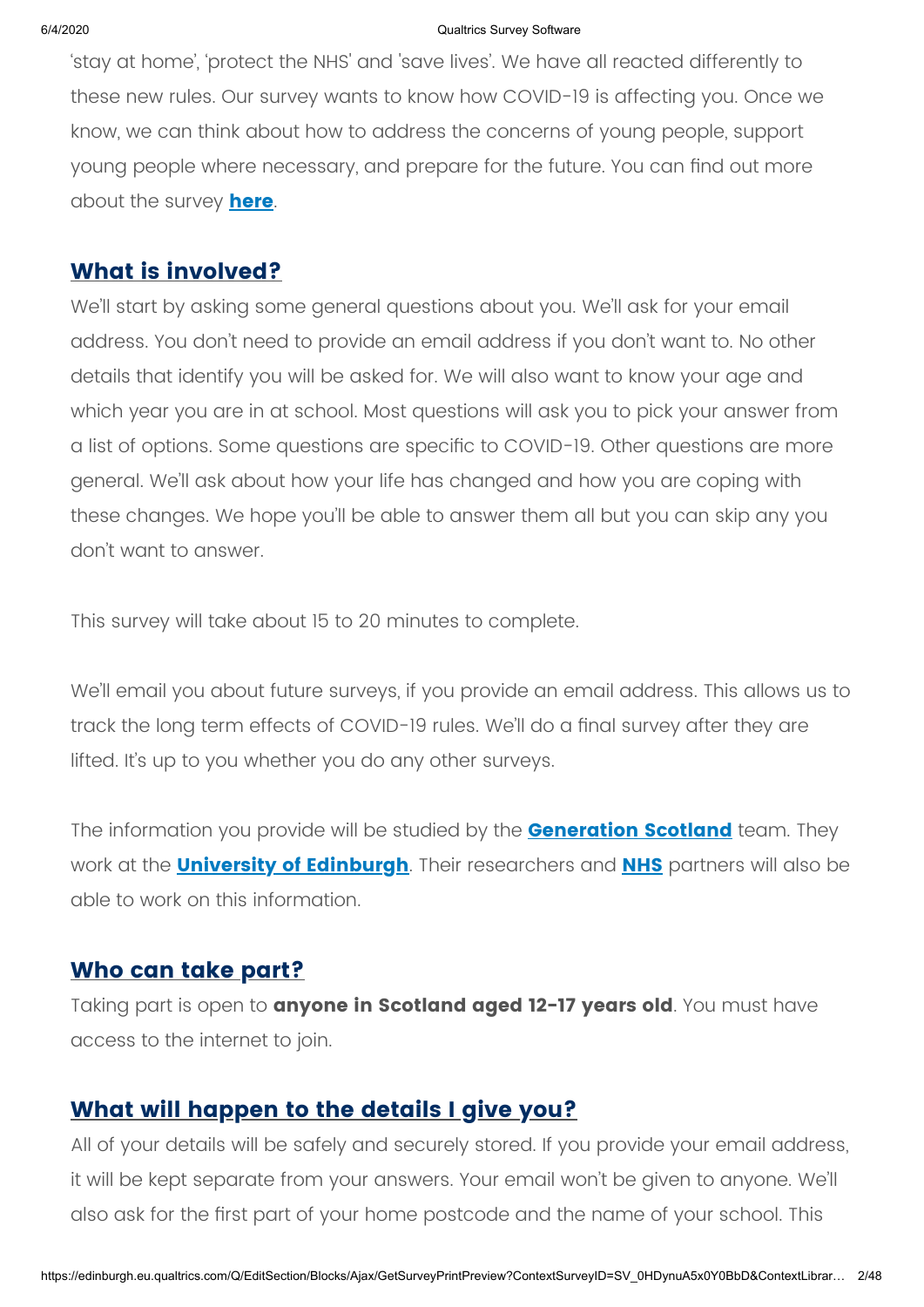### 6/4/2020 Qualtrics Survey Software

information will tell us about the area you live in. It can tell us about shops, transport and parks.

We'll remove any identifying information before researchers can look at it. Your school may also receive a summary report. This report will be for everyone at the school taking the survey. It won't identify you.

We'll report what we find in tables and graphs. These will be found on **[our website](http://www.ed.ac.uk/generation-scotland/what-have-we-found)** and social media. The local government may also receive a report. We'll also write a final report which you'll be able to read online.

### **How do I stop taking part?**

You can email us to stop taking part at any time. You don't have to give a reason.

### **Ethics approval**

In the UK, **ethics committees** must review health research studies before they start. They check that our research is well made and protects our volunteers. This study was approved by the **[East of Scotland NHS Research Ethics Committee](http://www.nhstayside.scot.nhs.uk/YourHealthBoard/TheBoardanditsCommittees/EastofScotlandResearchEthicsService/index.htm)**. They have said it is OK for us to do this research.

### **How long will my data be stored for?**

Once the study has finished, your answers will be **[securely stored](http://www.ed.ac.uk/generation-scotland/covidlife-volunteers/faqs)**. They will stay with the University of Edinburgh for at least ten years.

### **Concerns**

If you're worried about how your data is looked after, you can email the University of Edinburgh at <u>dpo@ed.ac.uk</u>. You can also email **dpo@ed.ac.uk** if you'd like to talk to someone about your rights.

If you have any other worries about the study, you can get in touch with the Generation Scotland team at: *genscot@ed.ac.uk* 

# **Questions for you**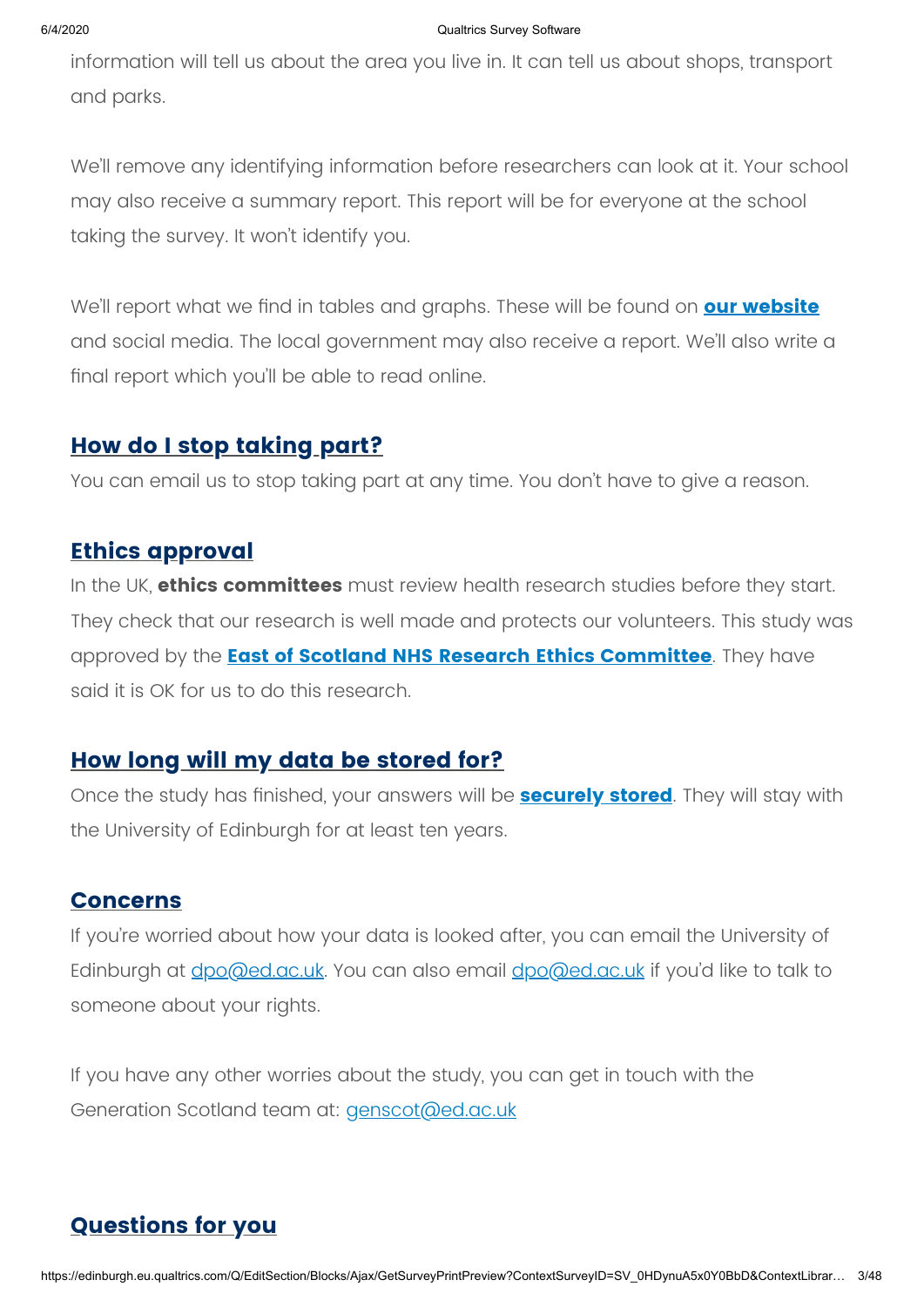### 6/4/2020 Qualtrics Survey Software

Once you've answered these questions correctly, you can complete the consent page. Don't worry if you get a question wrong. You can read the information again and come back to the questions. You can always get in touch to ask us for more information. If there's anything we need to explain more clearly, we'd be happy to help. If you agree to take part, you'll be taken directly to the survey. You can start answering questions straight away.

### **Question 1**

After reading the information above, which statement do you understand to be **TRUE**? Please select **one** option:

- All survey questions will be about COVID-19
- The survey will include questions about COVID-19 and some more general questions
- There will only be one survey
- The survey will take an hour to complete

### **Question 2**

After reading the information above, which statement do you understand to be

### **FALSE**?

Please select **one** option:

- In the future, I may be contacted to complete more surveys
- I do not have to take part in additional surveys or studies in the future
- I can withdraw consent at any time by contacting Generation Scotland
- If I am re-contacted by Generation Scotland, I must complete additional surveys

To take part you must complete the **consent form**. After this, we can take you to the study.

### PRESS **NEXT** TO BE TAKEN TO THE CONSENT FORM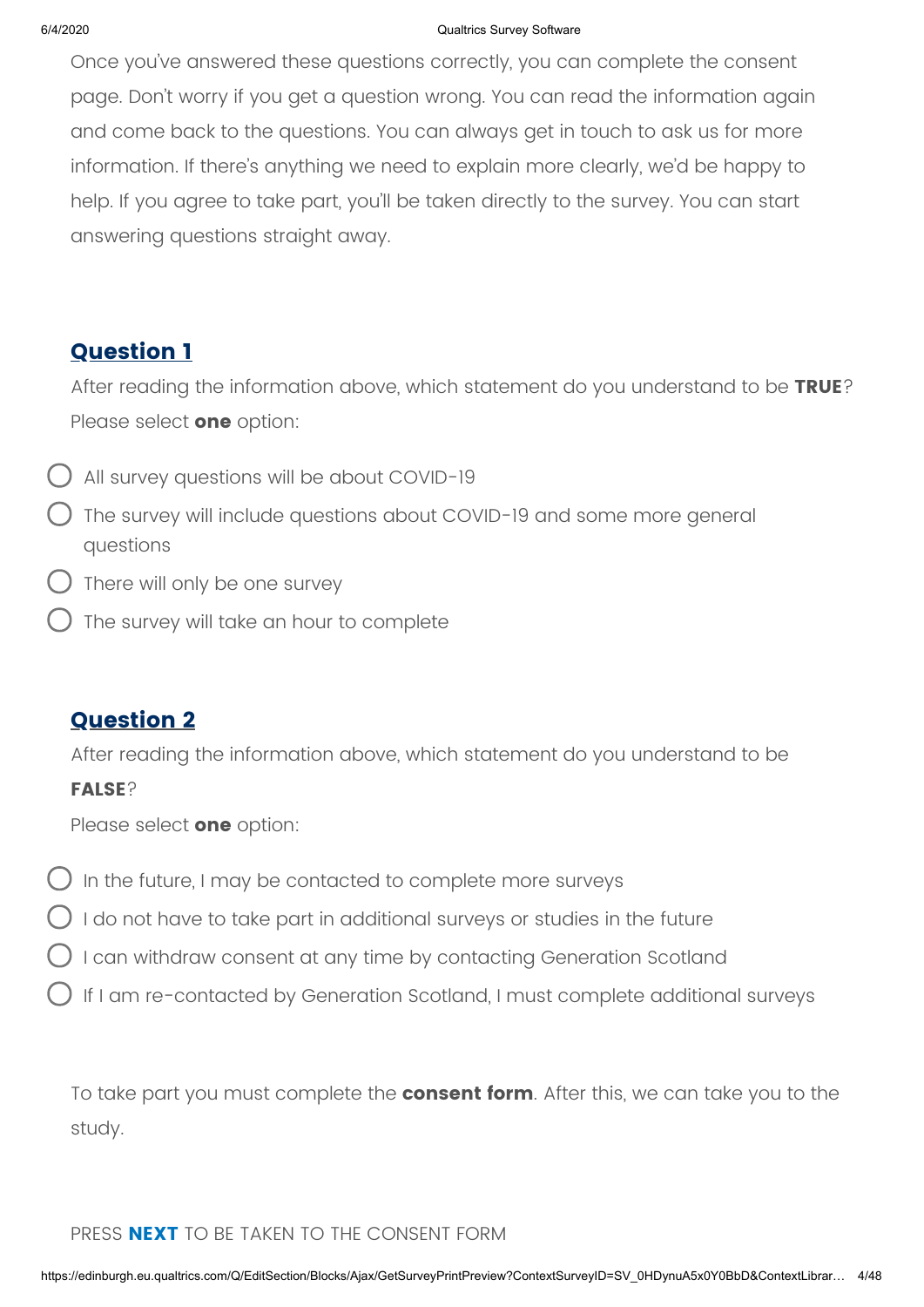### **Consent form**

Please read the following statements and tick the boxes to agree

- $\Box$  1 I understand that taking part in this project is voluntary.
- $\Box$  2 I live in Scotland.
- $\Box$  3 I am aged 12 17 years old.
- $\Box$  4 I understand that if I wish to be sent future surveys, I need to provide an email address.
- $\Box$  5 I understand that my results will not identify me. I know they will be included in research. I also understand it will not be possible to remove or change my answers once submitted.
- $\Box$  6 I understand I can stop taking part in future surveys at any point.
- $\Box$  7 I understand that the data gathered in this study will be stored securely. I know it will not be possible to identify me in any reports from this research.
- $\Box$  8 I agree to take part in this Generation Scotland survey. I understand that by checking this box I am giving my signature to this agreement.

### **Background Info - block 1**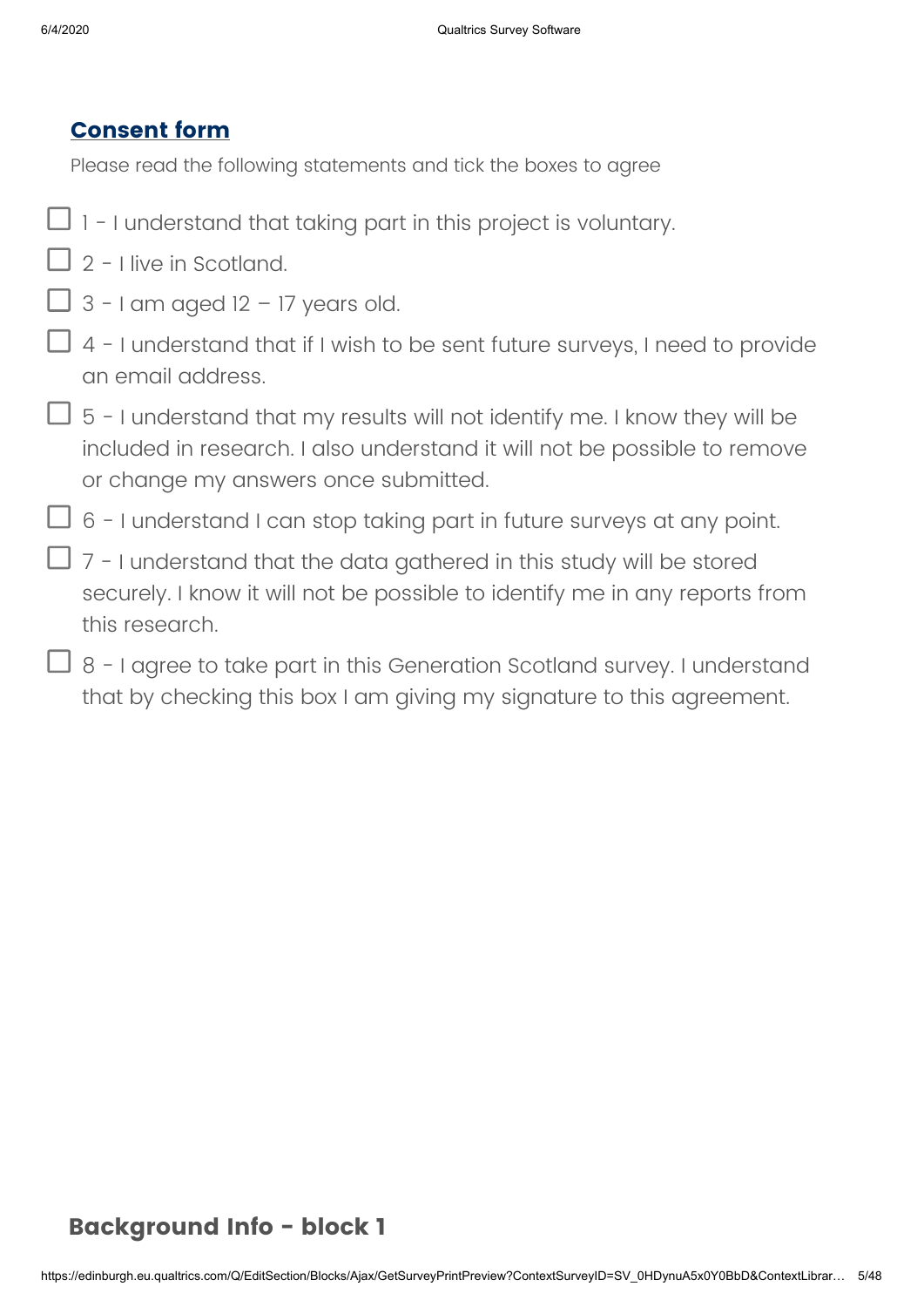### **Introduction**

Thank you for agreeing to complete this survey.

Please answer all questions as well as you can. Your answers will **not be used to identify you**. We will not share your answers with your parents or guardians.

Some questions are personal. We hope that you will answer them all. Some have a 'prefer not to answer' option, if you don't feel comfortable telling us this information. You can skip any question you don't want to answer.

This survey will take **about 15 to 20 minutes** to complete. Please complete the survey in one sitting.

It is not possible to go back and change your responses once you have pressed the Next button.

PRESS **NEXT** TO START THE SURVEY

### **Information about you**

To start, we are going to ask you for some information about you.

Please enter your email address

Your email address will only be used to send you TeenCovidLife surveys and to keep you informed of our results. We **will not** pass this on to third parties.

Email address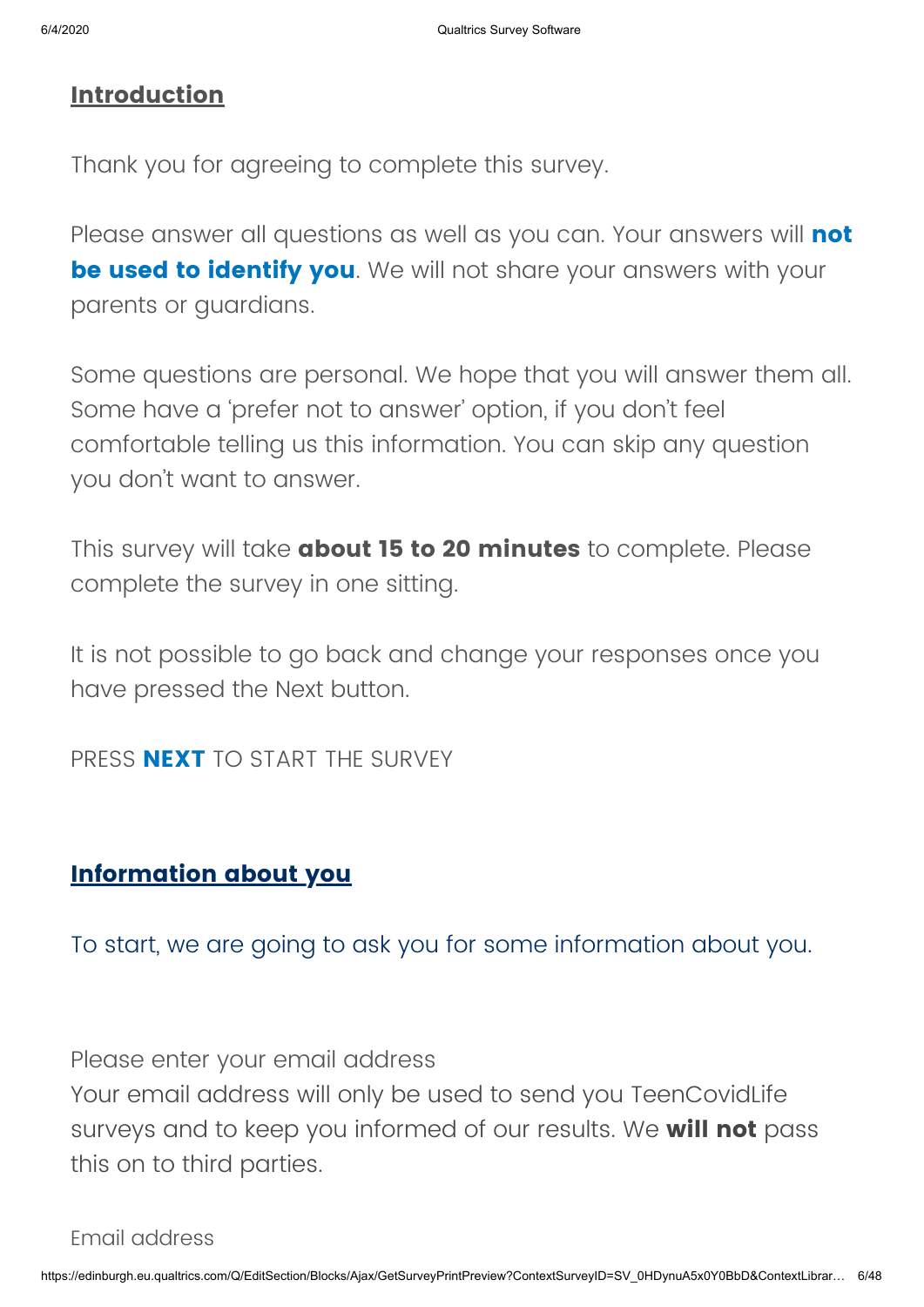

Confirm email address

| What are the first 5 digits of your postcode? (e.g., ABI2 3**) |  |  |  |  |
|----------------------------------------------------------------|--|--|--|--|
|----------------------------------------------------------------|--|--|--|--|

What was the sex you were assigned at birth?

- $O$  Male
- Female
- Prefer not to answer

Is this the same as your gender identity?

Yes

 $\sum$  No

What is your gender identity?

- O Male / Man
- Female / Woman
- ) Non-binary

Other (please specify)

 $\bigcirc$  Prefer not to answer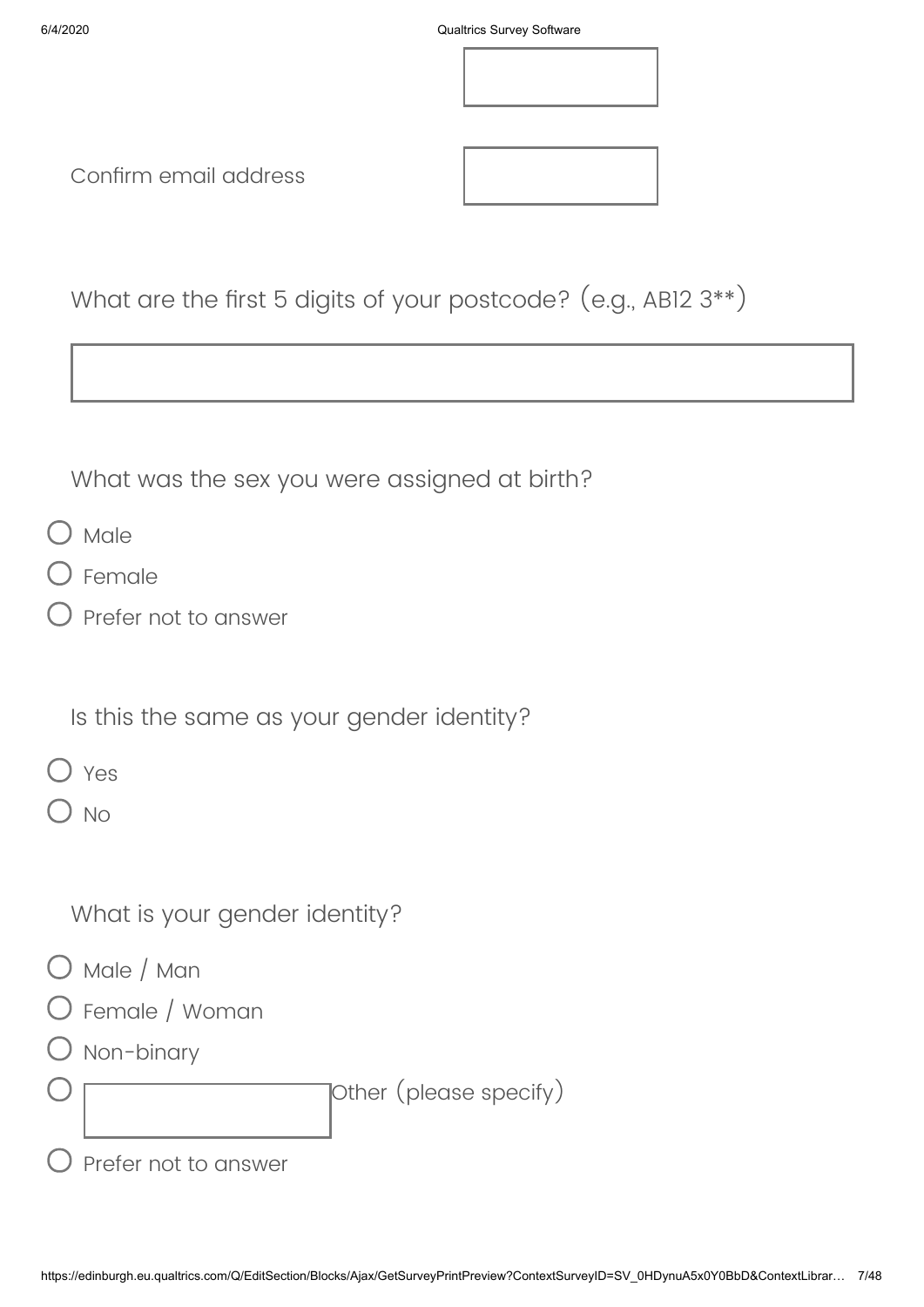How old are you?



Are you a secondary school pupil?

Yes

 $\overline{\phantom{a}}$ 

# **Background info - block 2**

Which year are you in at school?



Are you a full-time or part-time student at college or university?

- Yes, part-time student
- $O$  No

Did you have a job **before** the COVID-19 lockdown?

 $\bigcap$  Yes

) No

**Before** the COVID-19 lockdown, how many hours **per week** did you work?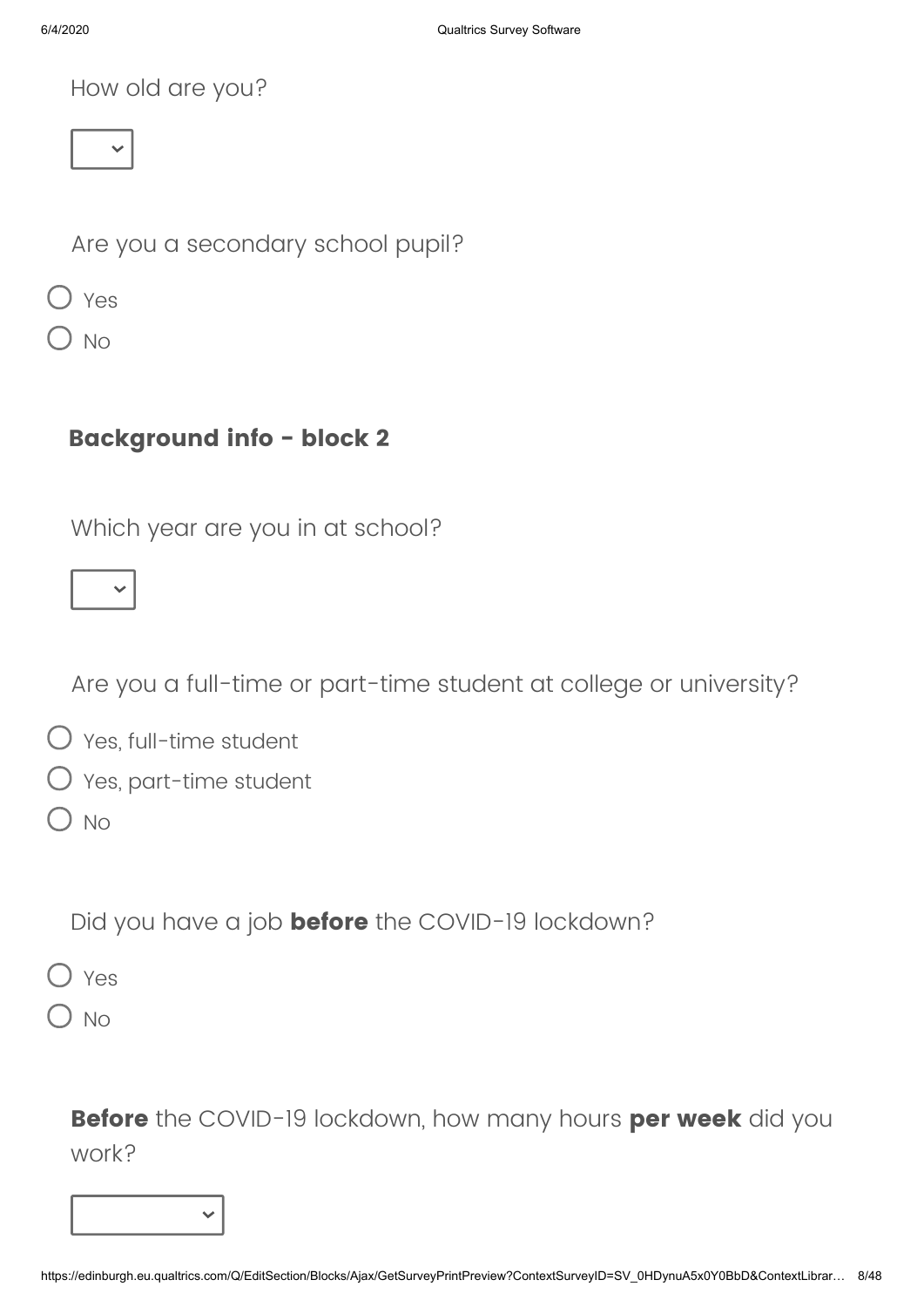| Do you have a job now? |  |  |  |
|------------------------|--|--|--|
|------------------------|--|--|--|

O Yes

 $\bigcap$  No

Have you been assigned as a key worker?

|--|--|

 $\bigcirc$  No

Don't know

Have any of the following happened to you **since** the COVID-19 lockdown started?

- $\Box$  Lost job
- **J** Furloughed
- Pay cut
	- None of the above

**You and your family - block 1**

### **You and your family**

We would like to know a little about the people that you live with.

**Including yourself,** how many people live in your household at the moment?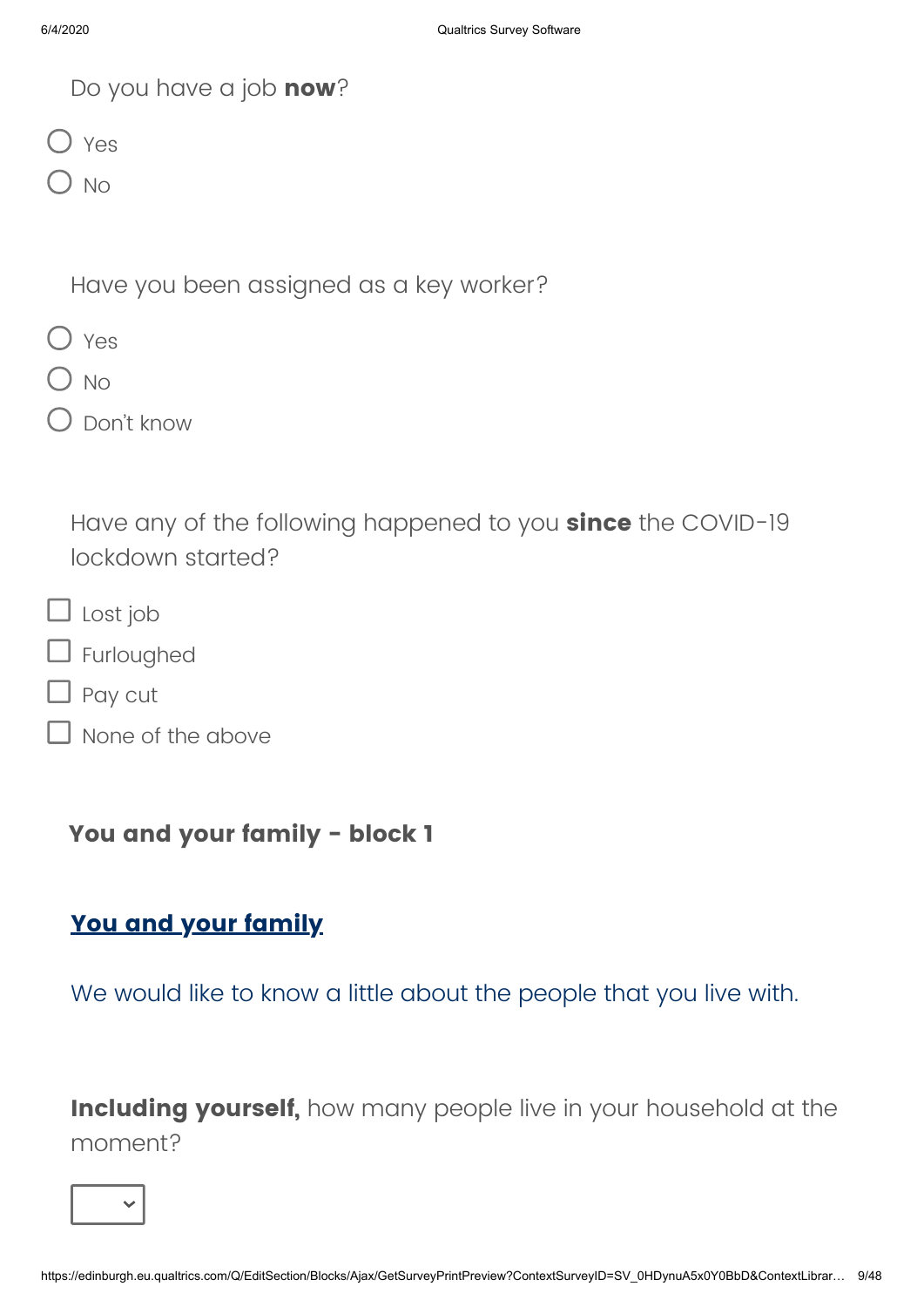| Who lives in your household with you?            |
|--------------------------------------------------|
| Please select all that apply                     |
| $\Box$ Parent(s)                                 |
| $\Box$ stepparent(s)                             |
| $\Box$ Parent's girlfriend or boyfriend          |
| $\Box$ Guardian(s) - for example, a foster carer |
| $\Box$ Brother(s) and/or sister(s)               |
| $\Box$ Stepbrother(s) and/or stepsister(s)       |
| $\Box$ Grandparent(s)                            |
| $\Box$ Other family member(s)                    |
| $\Box$ Child/children                            |
| $\Box$ Paid caregiver(s) - for example, a nanny  |
| $\Box$ Friend(s) or other non-family member(s)   |
| I live alone                                     |

Has **anyone** you live with been contacted by letter or text message to say that they are at **severe risk** from COVID-19 due to an underlying health condition and should be shielding?

O Yes

 $\bigcirc$  No

Don't know

### **Covid-19 and your life - block 1**

### **COVID-19 and your life**

Now we would like to ask you some questions about how you are feeling about COVID-19 and what effect it has had on your life.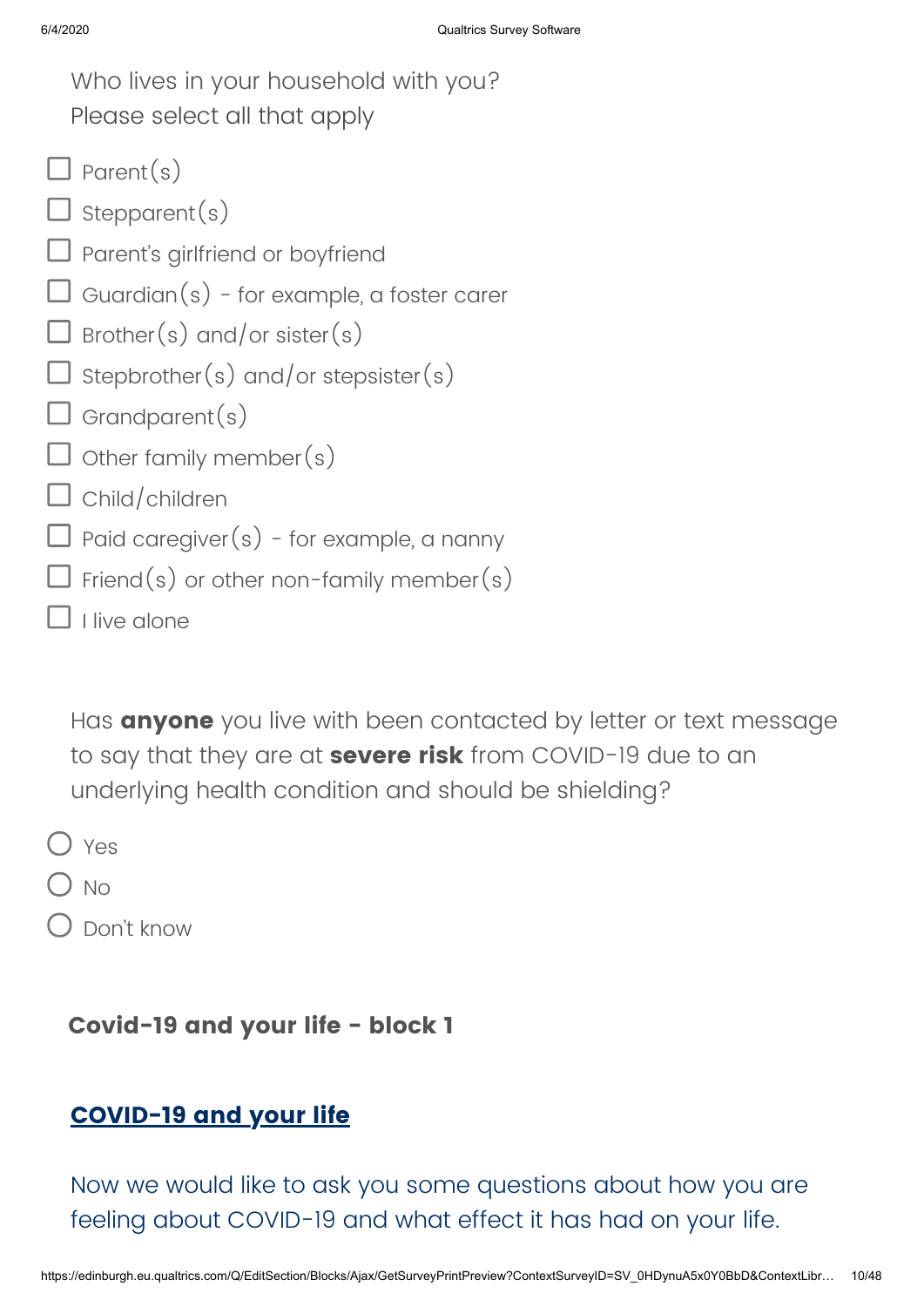Do you think that **you** have had, or currently have COVID-19?

- $\bigcirc$  Yes, I was tested for COVID-19 and it was positive
- Yes, I think I had COVID-19 but was not tested
- $\bigcirc$  No

Do you think **anyone else** that you live with has had, or currently has COVID-19?

- $O$  Yes, they were tested for COVID-19 and it was positive
- $\bigcirc$  Yes, they think they had COVID-19 but were not tested

) No

How much has COVID-19 **changed** your daily routine?

- $\bigcap$  A lot
- ) some
- A little
- Not at all

How often are you leaving your home?

- $\bigcirc$  Multiple times per day
- O Once per day
- $\bigcirc$  A few times per week
- Once per week
- Less than once per week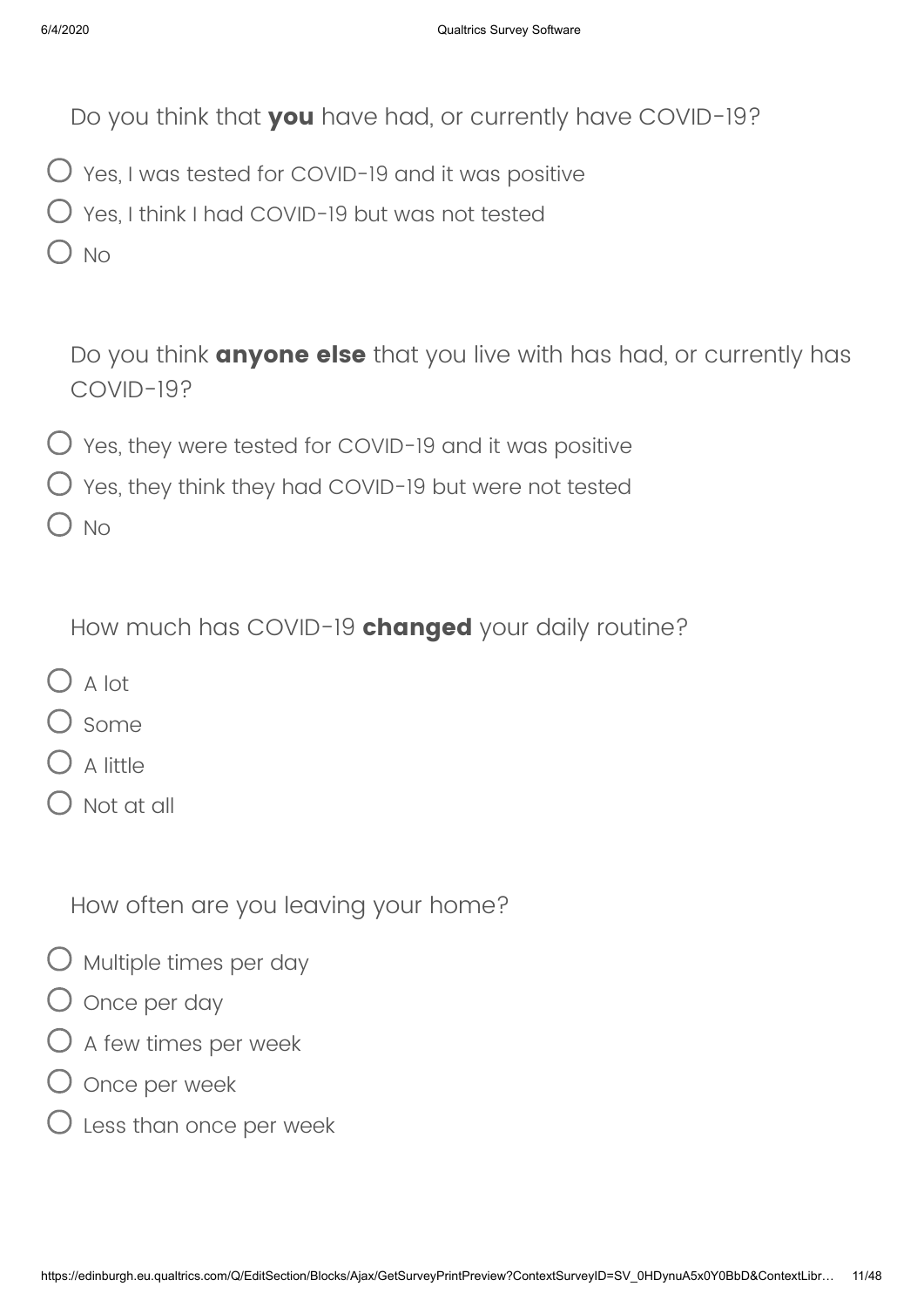When you leave your home, do you see any of the following people? Select all that apply, or select None of the above

- $\overline{\mathsf{J}}$  Family members that you don't live with
- Friends
- **J** Boyfriend or girlfriend
- Other people that you don't live with
- I don't leave my house
- Prefer not to answer
- None of the above

On a scale of 1 (no threat at all) to 10 (very serious public health threat), how serious a **public health threat** do you think COVID-19 is or might become?

Do you find the Government guidance on COVID-19 **easy** to understand?

- $\bigcirc$  Extremely easy
- $\bigcirc$  somewhat easy
- $\bigcirc$  Neither easy nor difficult
- Somewhat difficult
- Extremely difficult
- $\bigcirc$  I haven't seen or read any of the Government guidance

How would you rate your **knowledge** about COVID-19?

# Extremely good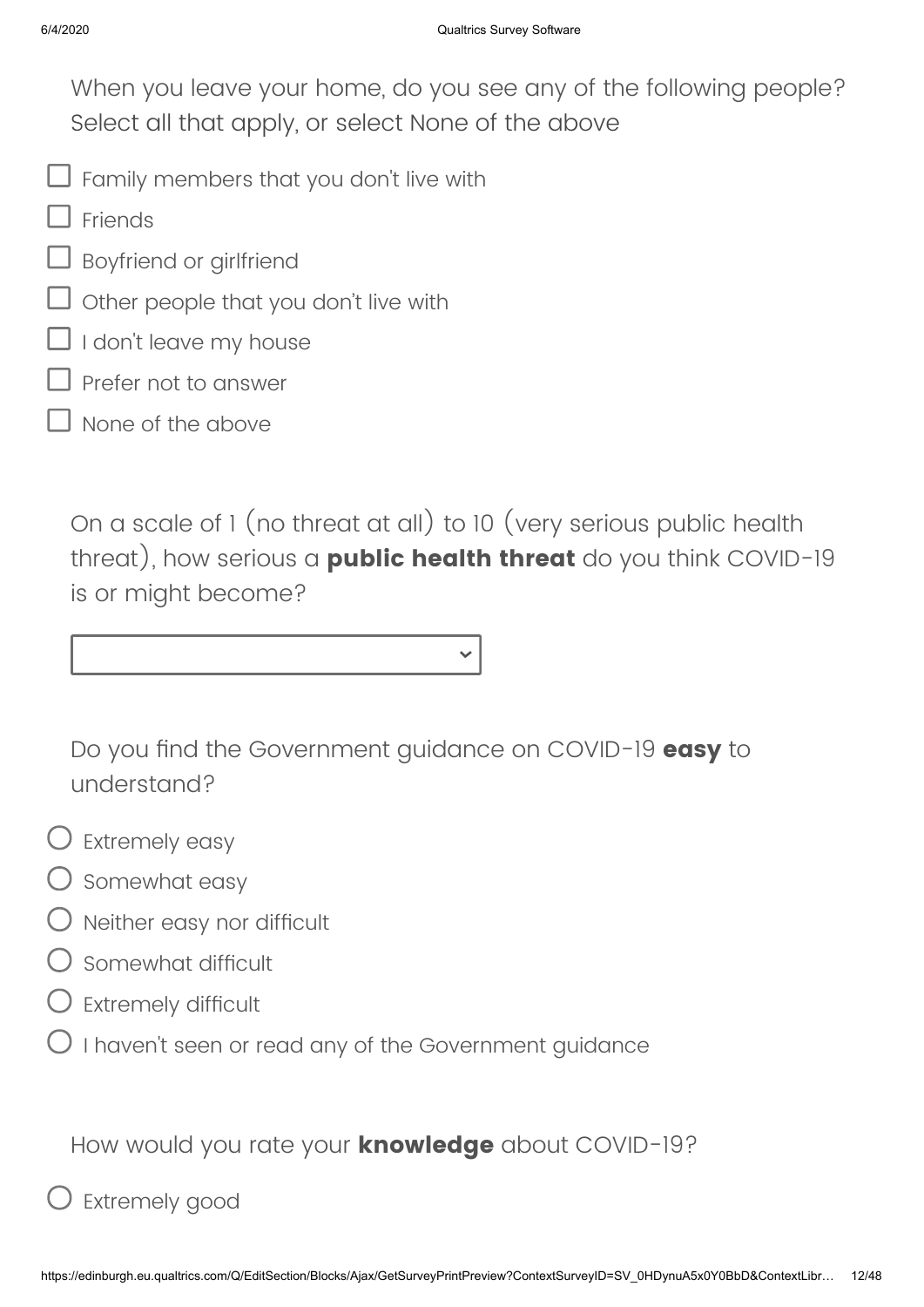- $\bigcup$  Somewhat good
- Neither good nor bad
- Somewhat bad
- Extremely bad

How much time do you spend on average **each day** getting news or learning about COVID-19?

- $O$  None
- Less than 30 minutes
- 30 minutes to 1 hour
- $\bigcirc$  1-2 hours
- $\bigcap$  3-4 hours
- $\bigcirc$  5 or more hours

**Your feelings - block 1**

### **Your feelings**

Now we are going to ask you some questions to understand how you have been feeling recently.

How often have you felt lonely **during the past week**?

- $\bigcirc$  None of the time
- $\bigcirc$  Some of the time
- Most of the time
- $\bigcirc$  All of the time
- $\bigcirc$  Don't know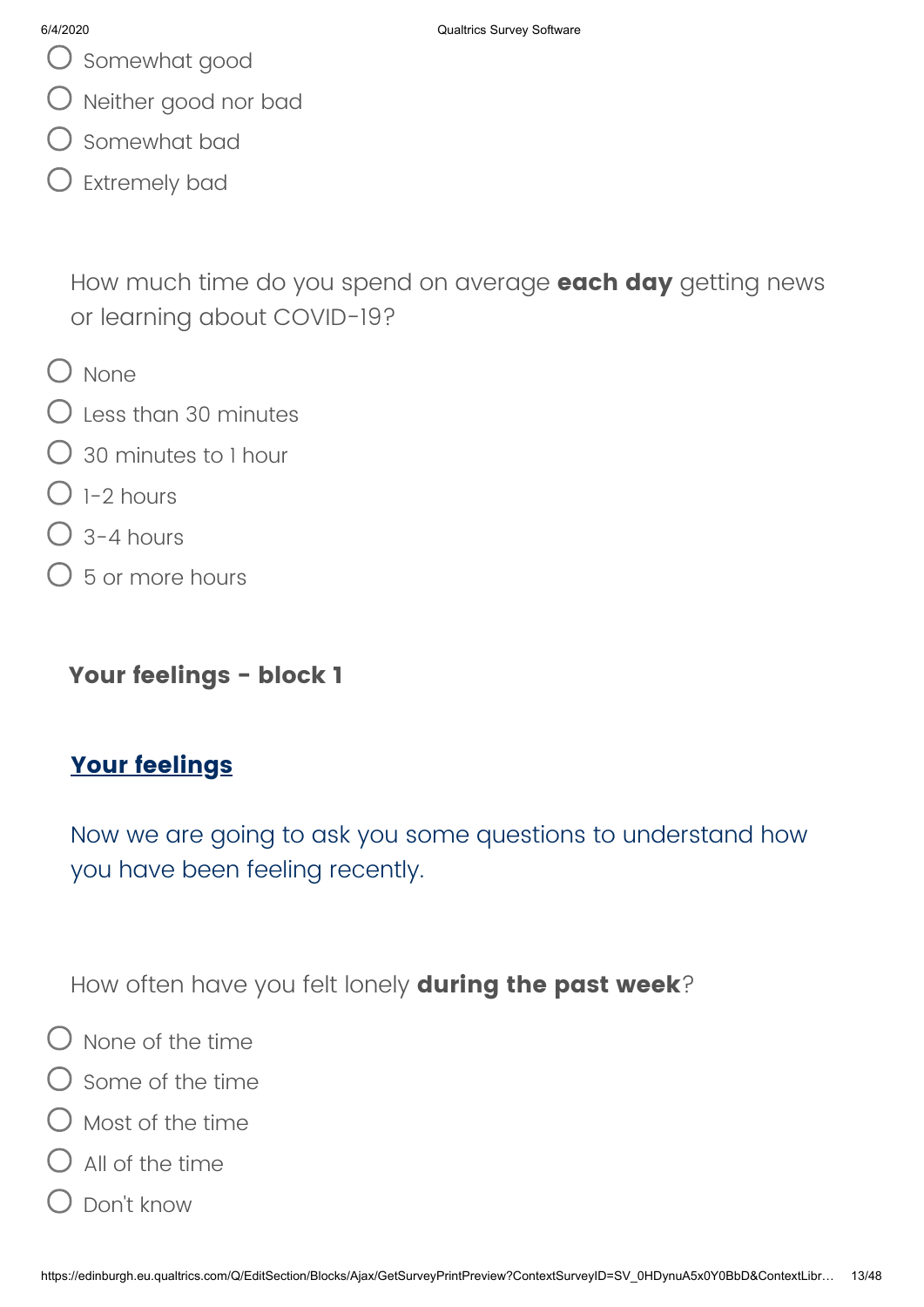**Before** the COVID-19 lockdown, how often **did you** feel lonely?

- $\bigcap$  None of the time
- $\bigcap$  Some of the time
- $\bigcirc$  Most of the time
- $\bigcap$  All of the time
- Don't know
- Prefer not to answer

**Over the past week**, how often have you felt nervous or stressed because of COVID-19?

- Never
- $\bigcirc$  Some of the time
- Most of the time
- All of the time
- Prefer not to answer

Please indicate for each of the five statements, which is **closest** to how you have been feeling during the **last two weeks**.

I have felt cheerful and in good spirits

- $\bigcap$  At no time
- $\bigcirc$  some of the time
- $\bigcirc$  less than half of the time
- More than half of the time
- Most of the time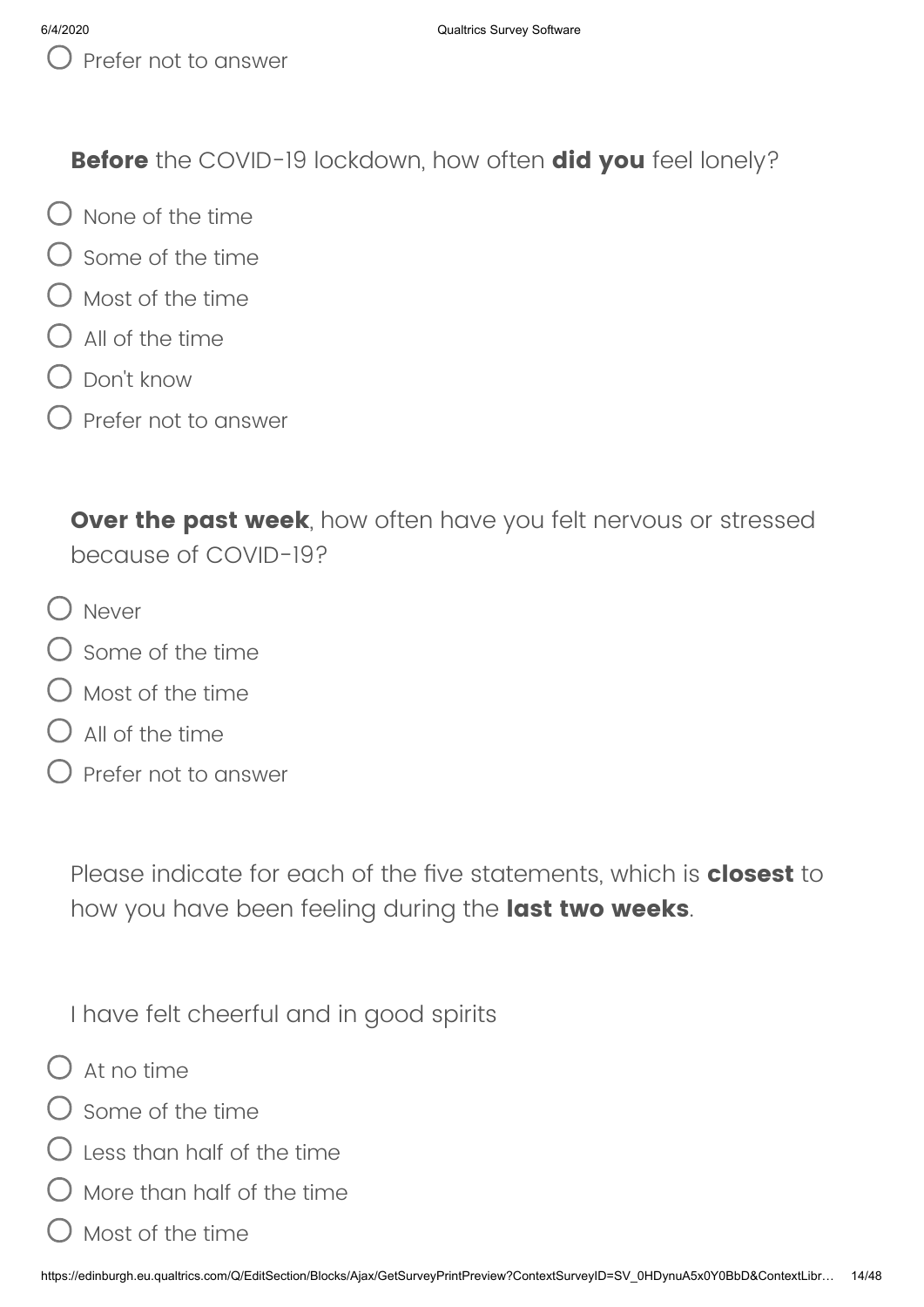$\bigcup$  All of the time

) Prefer not to say

I have felt calm and relaxed

- $O$  At no time
- $\bigcirc$  Some of the time
- ) Less than half of the time
- $\bigcup$  More than half of the time
- $\bigcirc$  Most of the time
- All of the time
- Prefer not to say

I have felt active and vigorous

- $\bigcap$  At no time
- $\bigcirc$  some of the time
- Less than half of the time
- More than half of the time
- Most of the time
- ) All of the time
- $\bigcirc$  Prefer not to say

I woke up feeling fresh and rested

- $\bigcap$  At no time
- Some of the time
- Less than half of the time
- More than half of the time
- Most of the time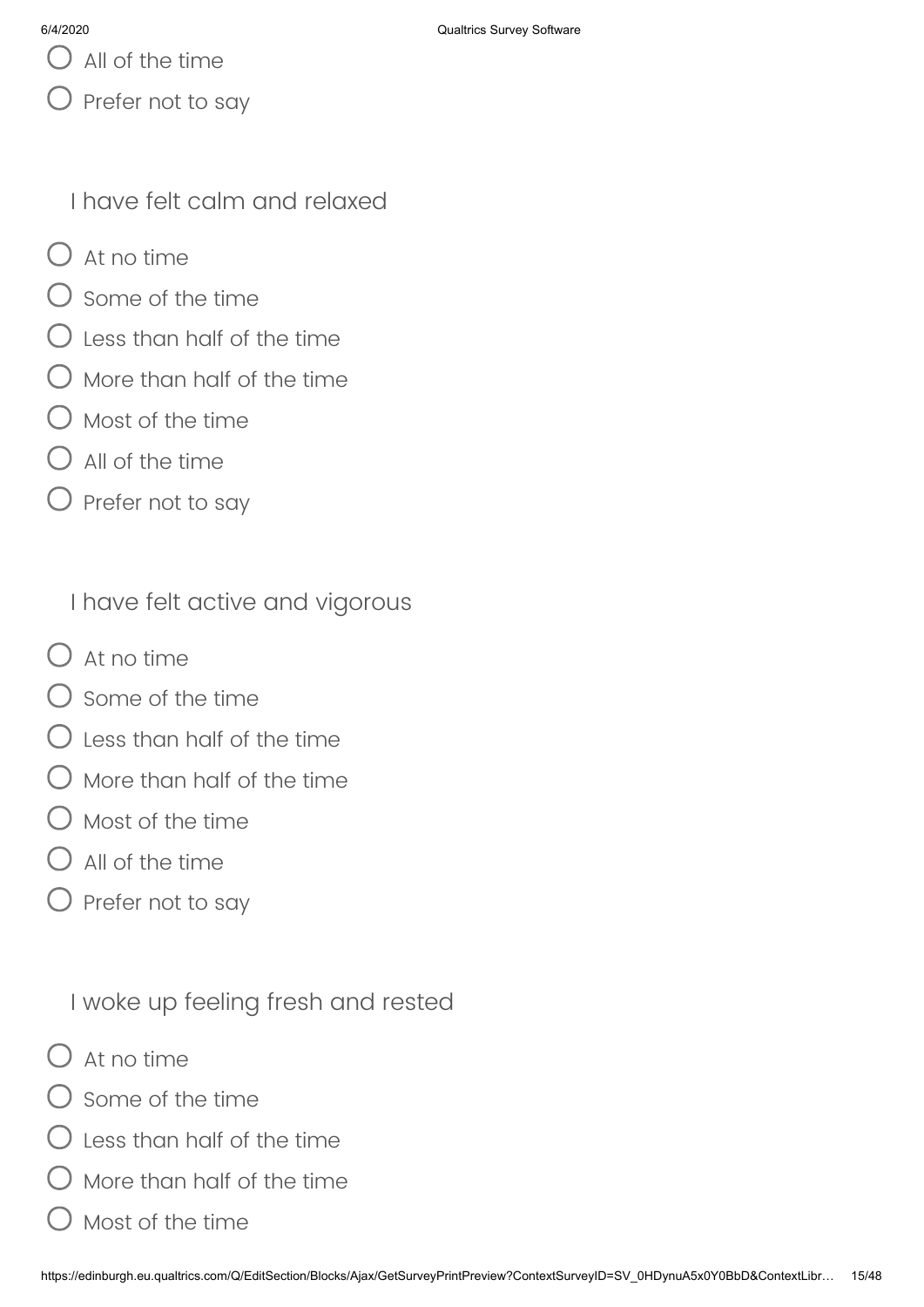$\bigcup$  All of the time

Prefer not to say

My daily life has been filled with things that interest me

- $O$  At no time
- $\bigcirc$  Some of the time
- $\bigcirc$  Less than half of the time
- $\bigcirc$  More than half of the time
- $\bigcirc$  Most of the time
- $O$  All of the time
- $\bigcirc$  Prefer not to say

### **Your feelings - block 2**

Select one option to indicate how much you disagree or agree with each of the statements

I tend to bounce back quickly after hard times

- $\bigcirc$  Strongly Disagree
- Disagree
- Neutral
- Agree
- ) Strongly Agree

I have a hard time making it through stressful events

# Strongly Disagree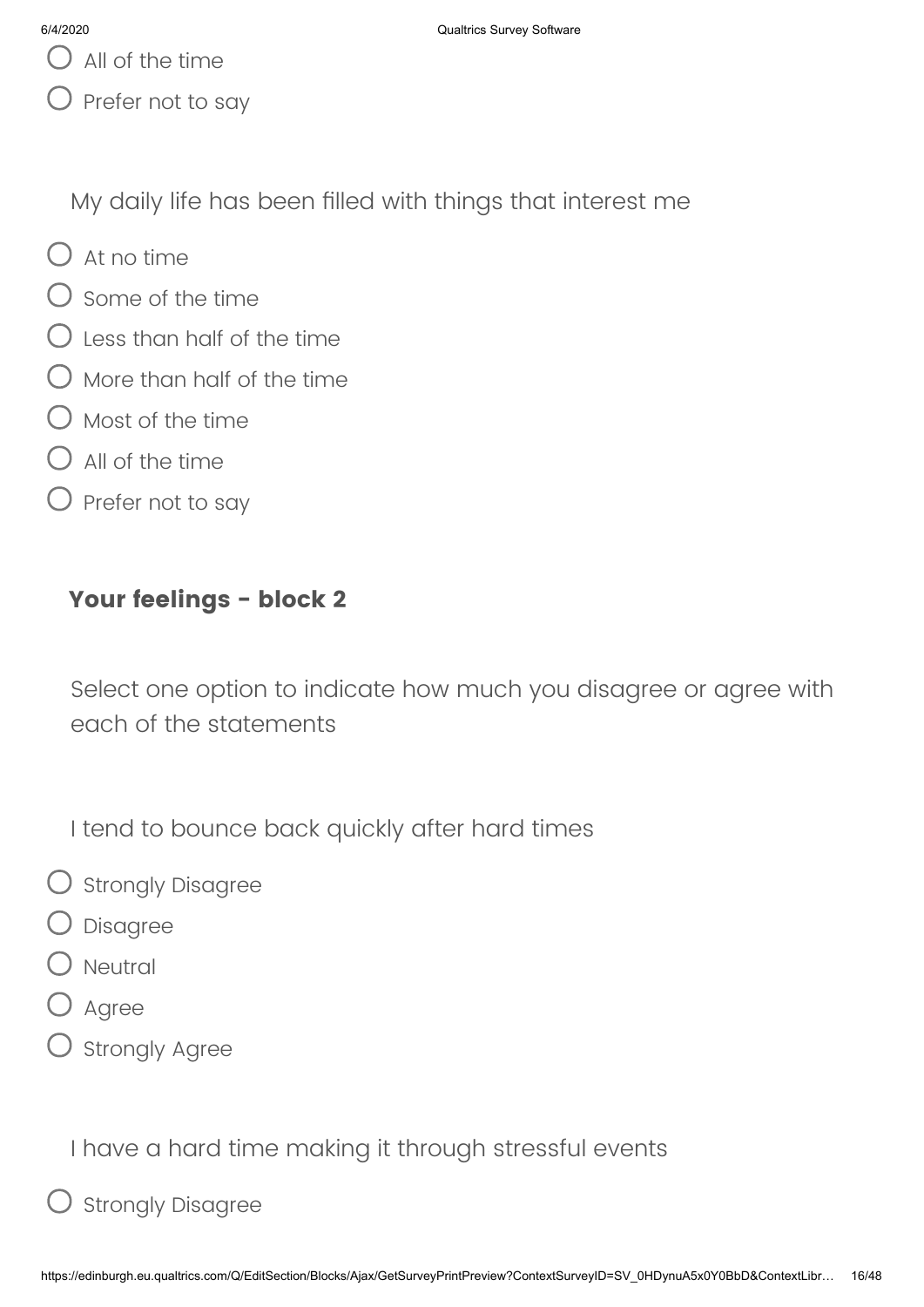- Disagree
- Neutral
- Agree
- Strongly Agree

It does not take me long to recover from stressful events

- $\bigcirc$  Strongly Disagree
- Disagree
- ) Neutral
- Agree
- $O$  Strongly Agree

It is hard for me to snap back when something bad happens

- O strongly Disagree
- Disagree
- **Neutral**
- Agree
- $\bigcirc$  Strongly Agree

I usually come through difficult times with little trouble

- $\bigcirc$  Strongly Disagree
- Disagree
- Neutral
- Agree
- ) Strongly Agree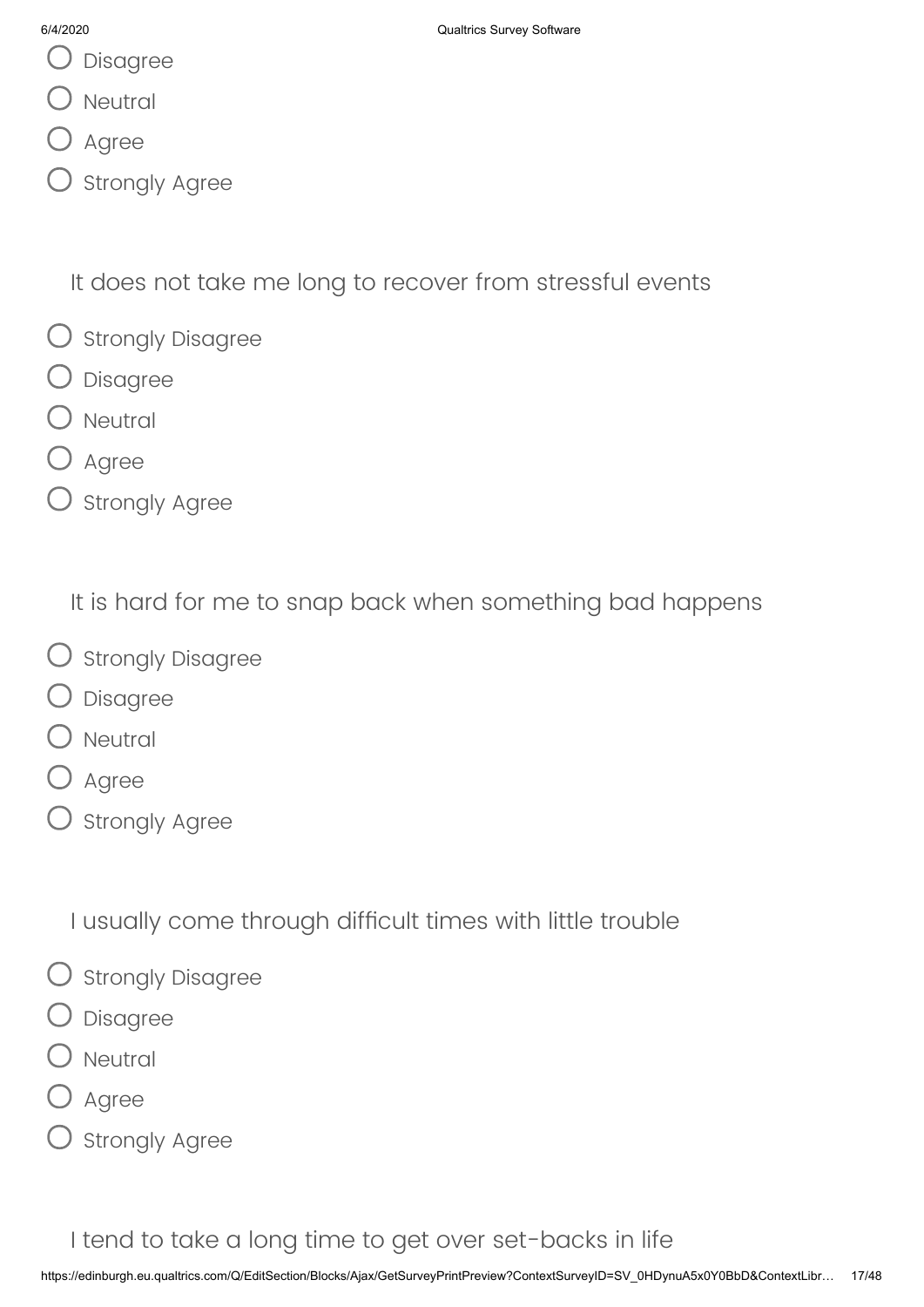- $\bigcirc$  Strongly Disagree
- Disagree
- $\bigcirc$  Neutral
- Agree
- ) Strongly Agree

### **Your feelings - block 4**

The questions in the next section ask you about your feelings and thoughts **during the last month**. In each case, you will be asked to indicate by selecting how often you felt or thought a certain way.

**In the last month** how often have you...

felt that you were unable to control the important things in your life?

- O Never
- Almost never
- $\bigcirc$  Sometimes
- Fairly often
- O Very often

felt confident about your ability to handle your personal problems?

- O Never
- Almost never
- Sometimes
- Fairly often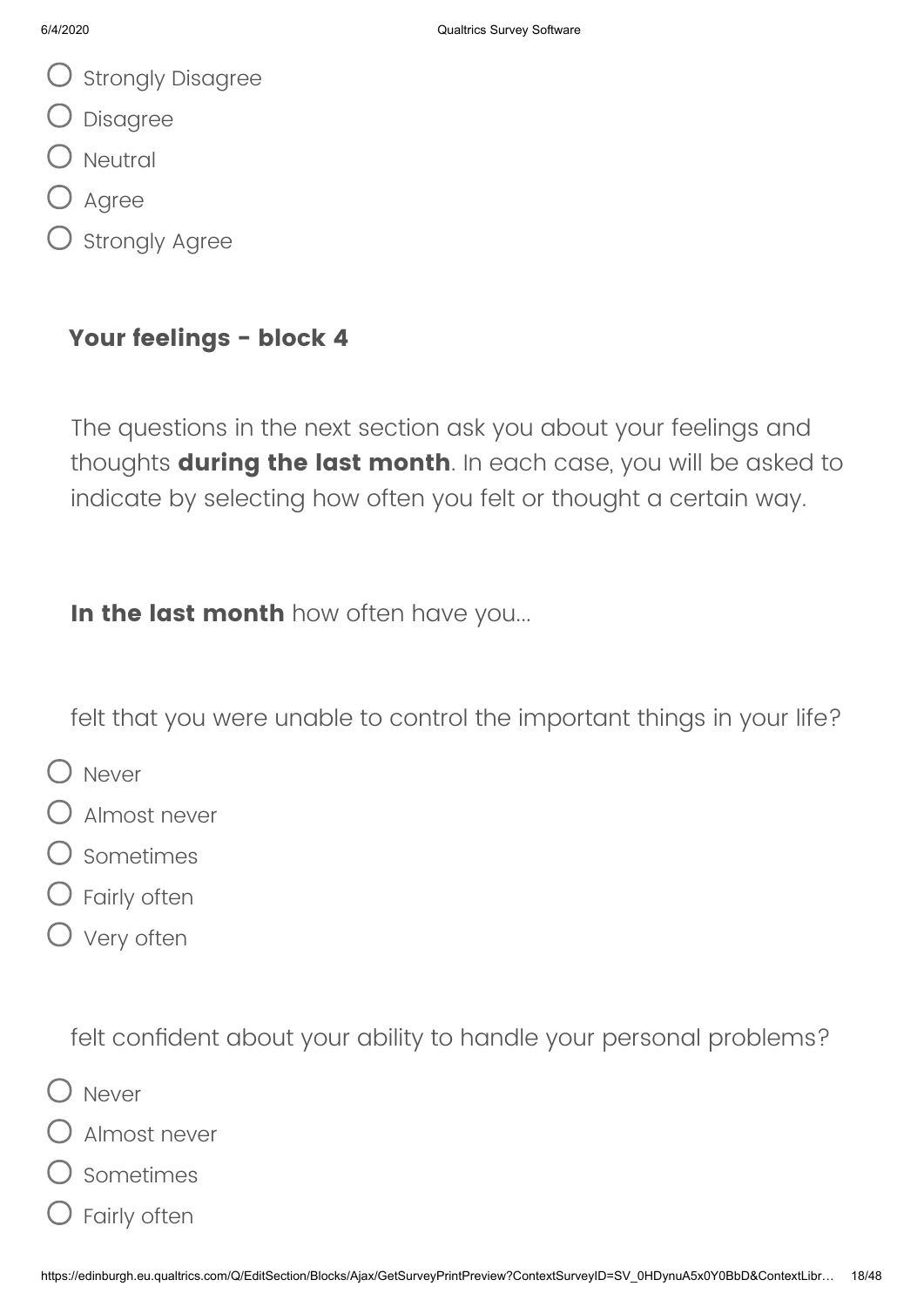felt that things were going your way?

- O Never
- Almost never
- Sometimes
- Fairly often
- O Very often

felt difficulties were piling up so high that you could not overcome them?

- O Never
- Almost never
- Sometimes
- Fairly often
- O Very often

**Sleep - block 1**

# **Sleep**

Now we are going to ask you some questions about your sleep.

Using the statements below, please indicate how often the following things have happened **during the past month**.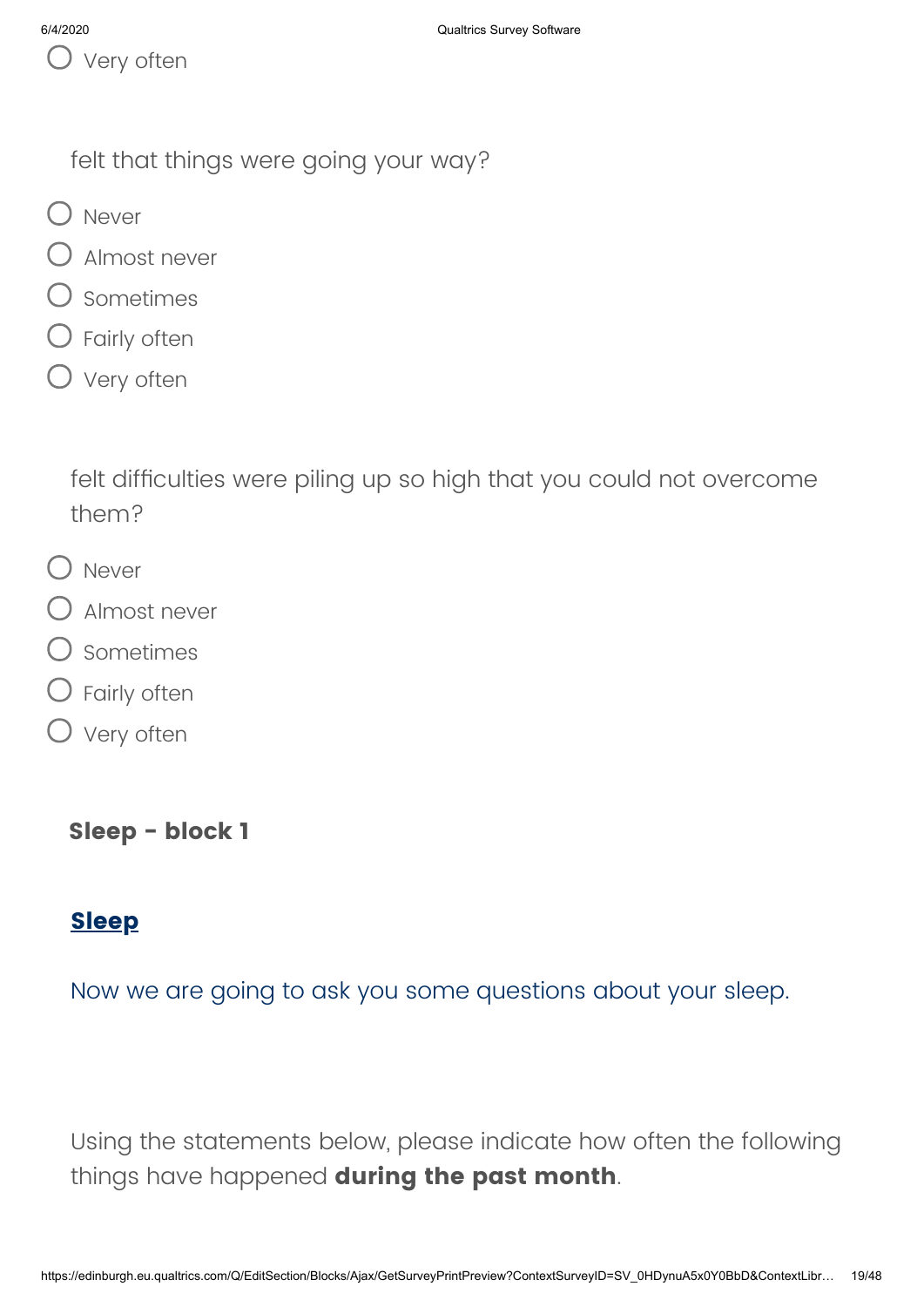When it's time to go to bed, I want to stay up and do other things

- O Never
- $\bigcirc$  Once in a while
- O sometimes
- Q Quite often
- $\bigcirc$  Frequently, but not always
- Always

In general, I am ready for bed at bedtime

- O Never
- $\bigcirc$  once in a while
- $\bigcirc$  Sometimes
- Q Quite often
- $\bigcirc$  Frequently, but not always
- Always

In general, I try to "put off" or delay going to bed

- O Never
- $\bigcirc$  once in a while
- Sometimes
- $\bigcirc$  Quite often
- $\bigcirc$  Frequently, but not always
- Always

When it's time to go to sleep, I have trouble settling down

D Never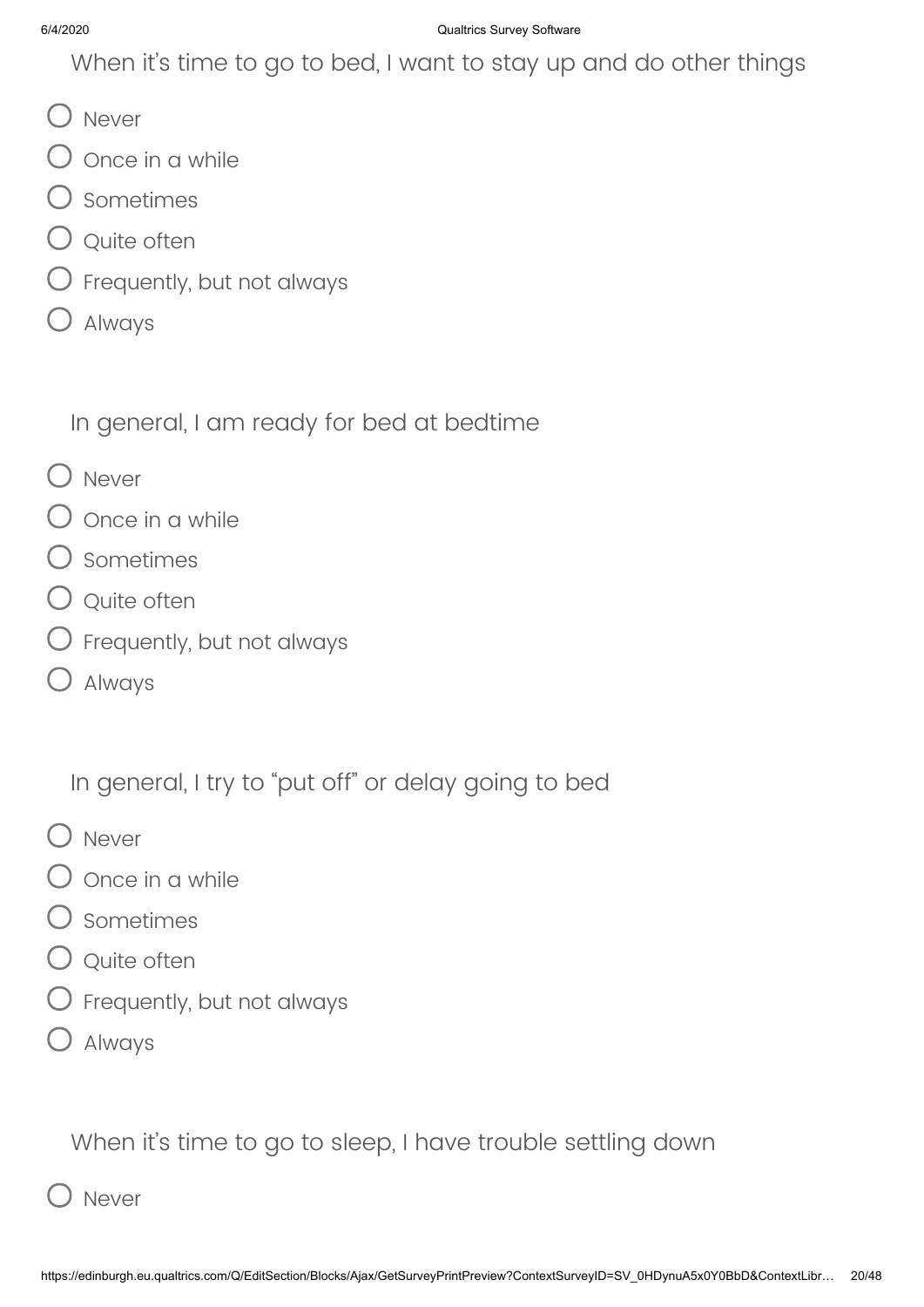- Once in a while
- Sometimes
- $\bigcirc$  Quite often
- Frequently, but not always
- Always

In general, I need help getting to sleep (for example, I need to listen to music, watch TV or take medication)

- O Never
- $\bigcirc$  Once in a while
- Sometimes
- Quite often
- $\bigcirc$  Frequently, but not always
- Always

Using the statements below, please indicate how often the following things have happened **during the past month**.

After waking up during the night, I have trouble going back to sleep

- O Never
- Once in a while
- Sometimes
- $\bigcirc$  Ouite often
- Frequently, but not always
- Always

After waking up during the night, I have trouble getting comfortable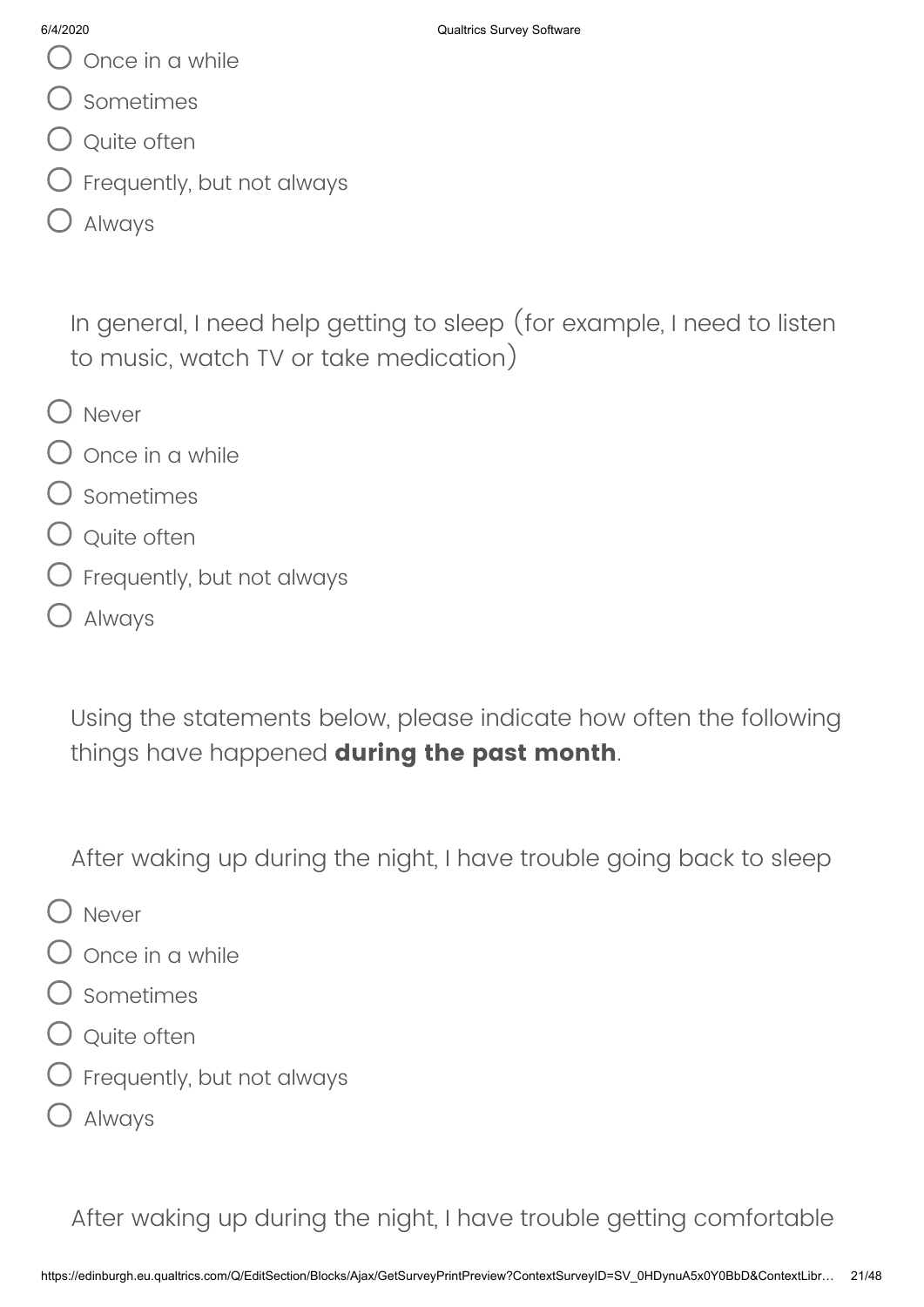- () Never
- Once in a while
- Sometimes
- Q Quite often
- $\bigcirc$  Frequently, but not always
- Always

After waking up during the night, I need help to go back to sleep (for example, I need to watch TV or read)

- O Never
- Once in a while
- Sometimes
- $\bigcirc$  Quite often
- $\bigcirc$  Frequently, but not always
- Always

In the morning, I wake up and feel ready to get up for the day

- O Never
- Once in a while
- Sometimes
- Q Quite often
- $\bigcirc$  Frequently, but not always
- Always

In the morning, I wake up feeling rested and alert

- Never
	- Once in a while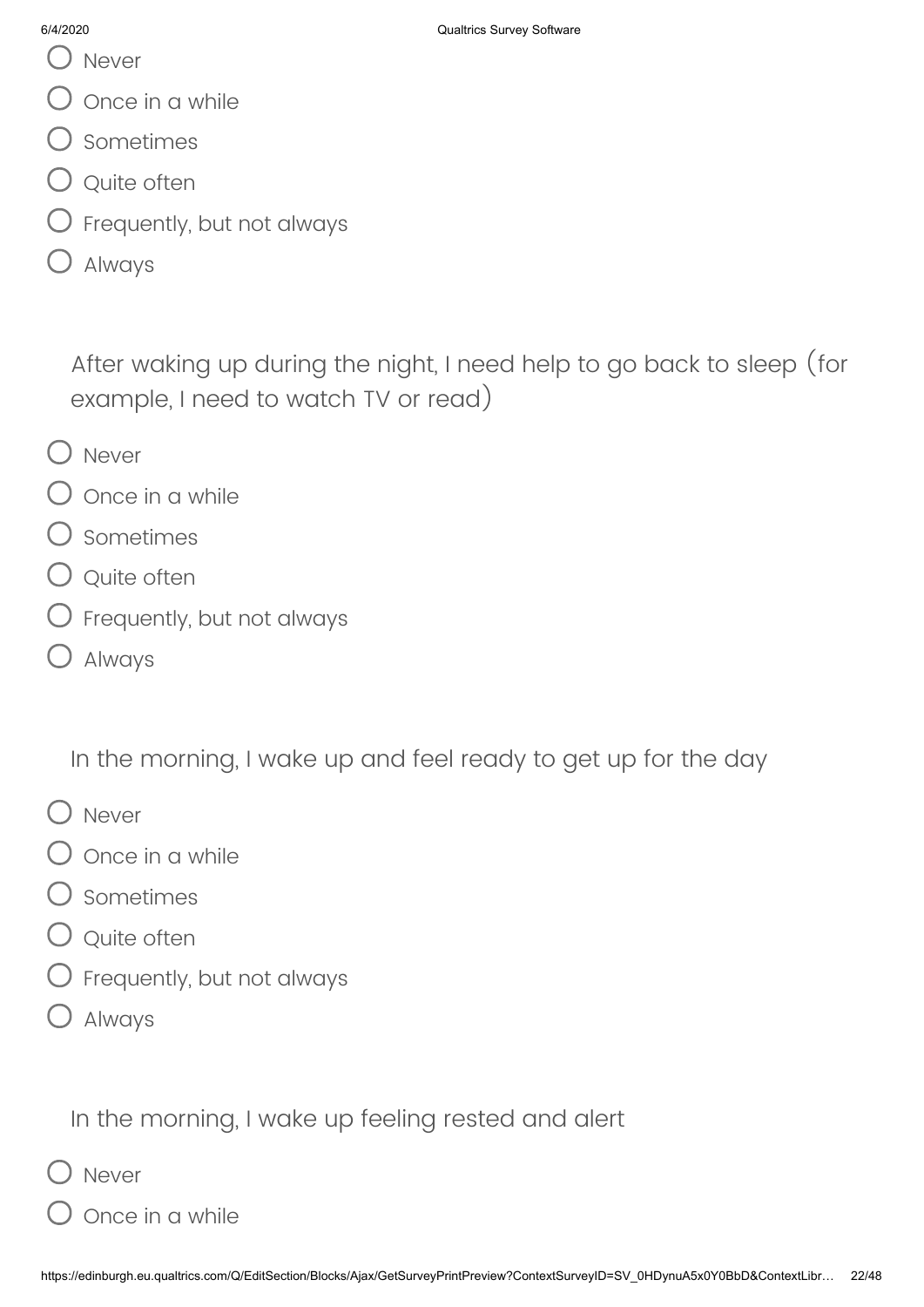- Sometimes
- Q Quite often
- $\bigcirc$  Frequently, but not always
- Always

### **Sleep - block 2**

Now, we would like to know a little about how your sleep has **changed** since before the COVID-19 lockdown.

**Compared to before** the COVID-19 lockdown, are you sleeping:

- Much better **now**
- Somewhat better **now**
- About the same **now**
- Somewhat worse **now**
- Much worse **now**

**Compared to before** the COVID-19 lockdown, are you going to bed:

- Earlier **now**
- At the same time **now**
- Later **now**

How much earlier are you going to bed **now**?

- $\bigcirc$  Less than 30 minutes earlier
- 30 minutes to 1 hour earlier
- $\bigcirc$  1 to 2 hours earlier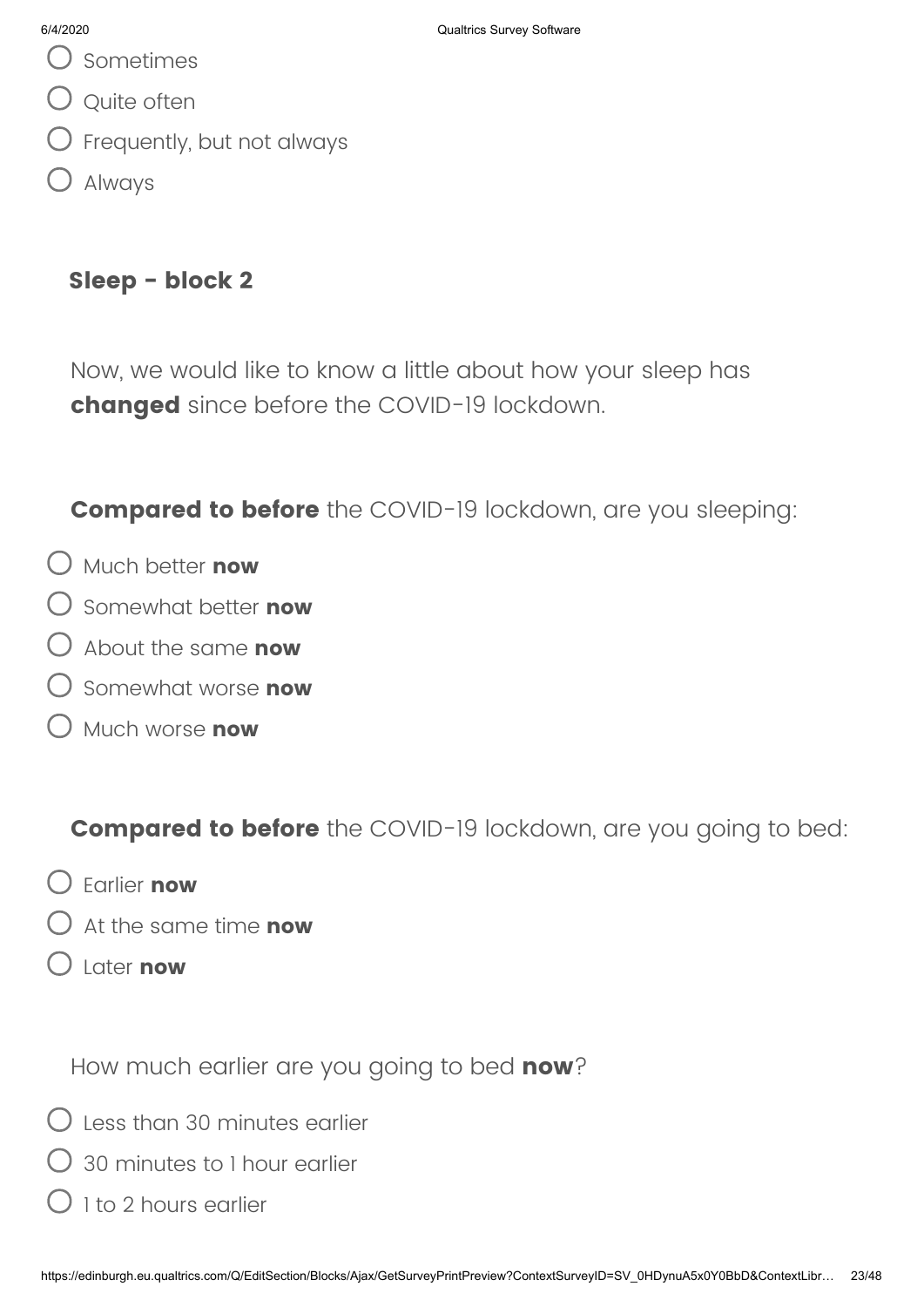More than 2 hours earlier

How much later are you going to bed **now**?

- $\bigcirc$  Less than 30 minutes later
- 30 minutes to 1 hour later
- $\bigcirc$  1 to 2 hours later
- More than 2 hours later

### **How you spend your time - block 1**

### **How you spend your time**

We would like to know about how you spend your time.

Please tell us which of the following you currently have access to: Select all that apply, or select None of the above

- $\Box$  Landline telephone
	- $\Box$  Basic mobile phone (for phone calls and texts only)
- Smartphone
- Desktop computer
- Laptop computer
- iPad or other tablet
- Kindle or other e-reader
- Gaming console
- Unlimited internet access
- None of the above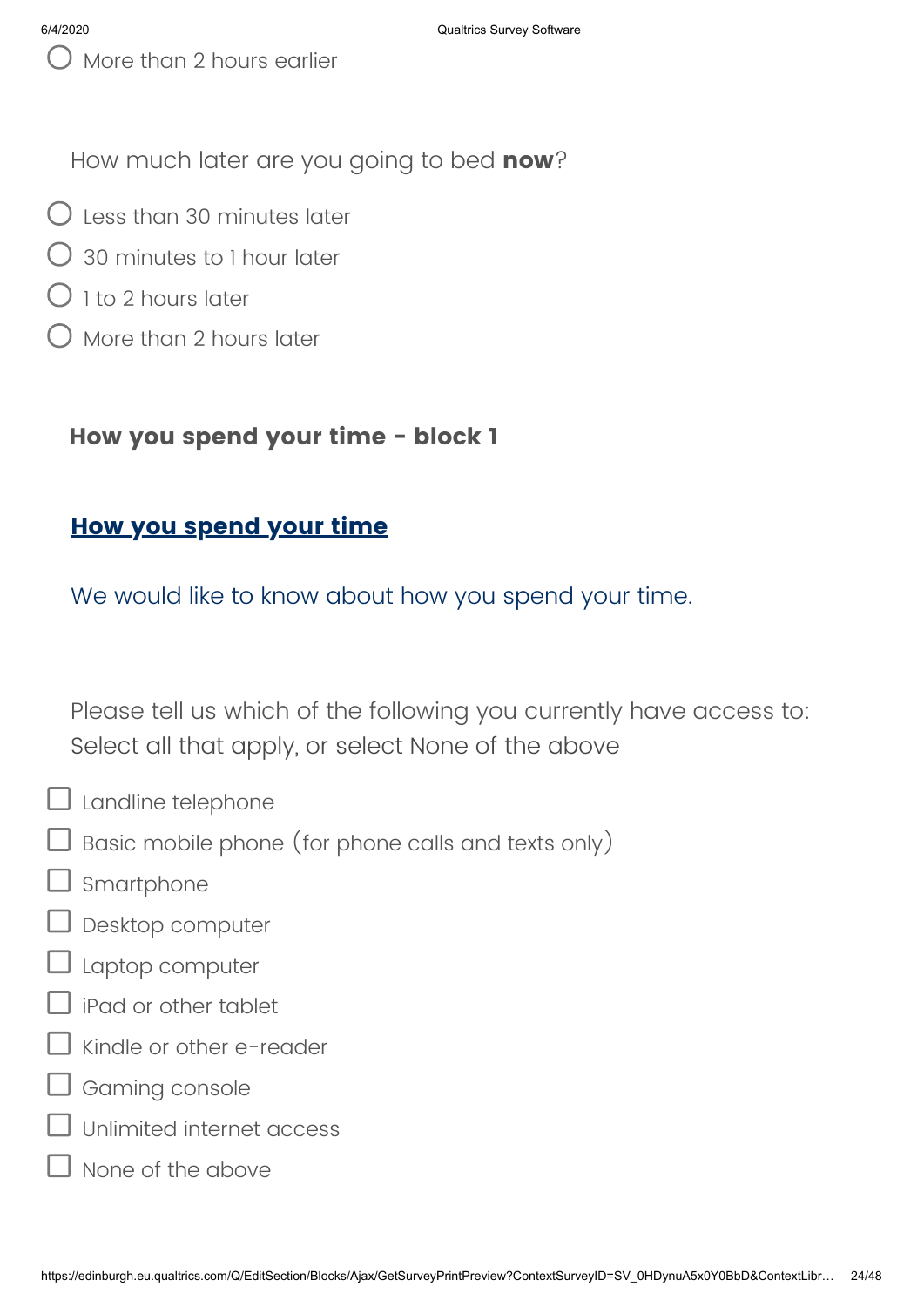This question is about how much time you spend **looking at and using** social media.

**Compared to before** the COVID-19 lockdown, do you spend:

- More time using social media **now**
- The same amount of time using social media **now**
- Less time using social media **now**
- Don't use social media
- $\bigcap$  Don't know

**During the COVID-19 lockdown**, how easy or difficult has it been for you to **keep in touch with**...

### **family members** who do not live with you?

- Very easy
- Q Quite easy
- $\bigcirc$  Ouite difficult
- Very difficult
- Doesn't apply to me

### your **friends**?

- Very easy
- Q Quite easy
- $\bigcirc$  Quite difficult
- Very difficult
- Doesn't apply to me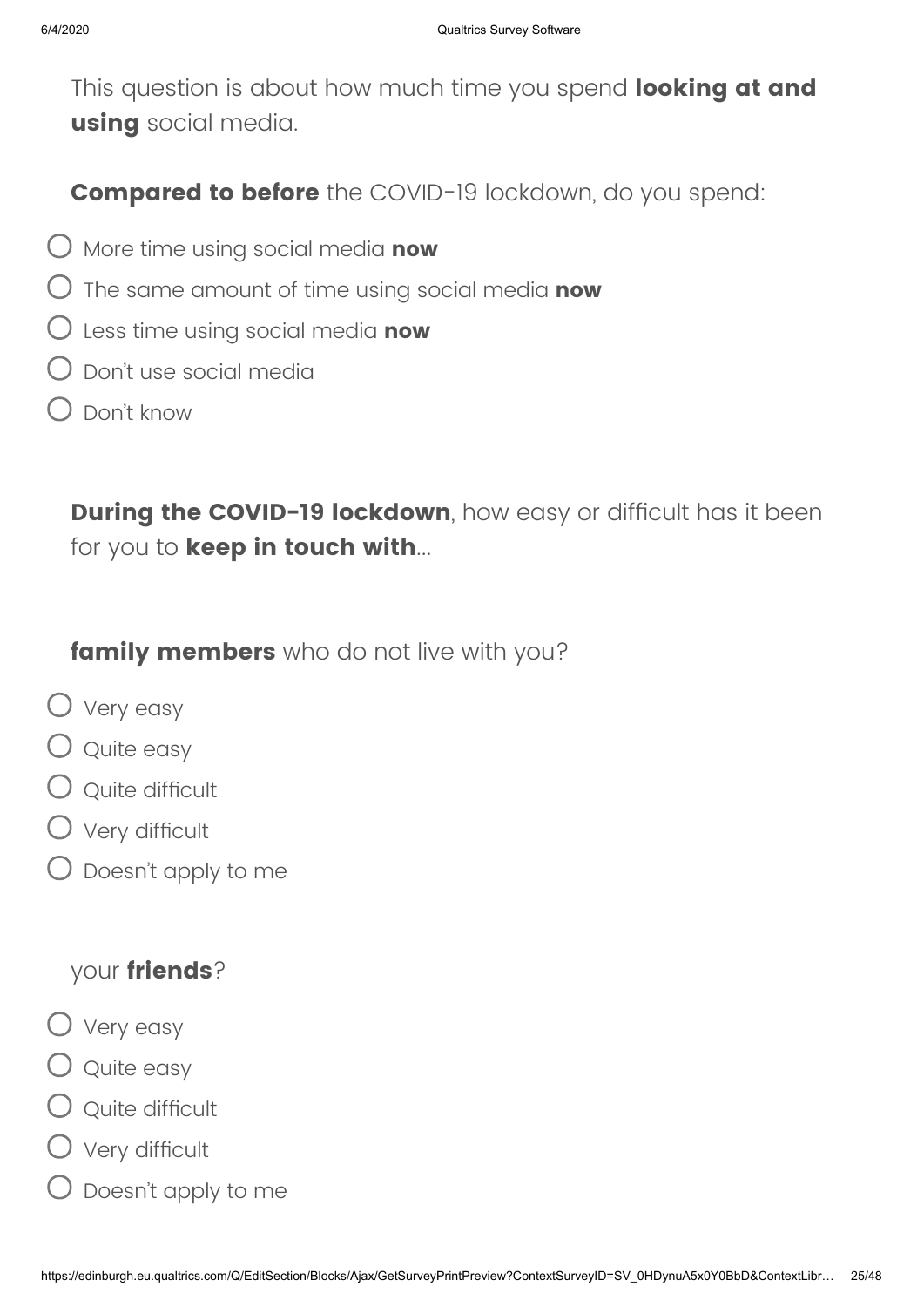### **Life Satisfaction - Block 1**

### **How satisfied are you with your life**

We would like to know how you feel about things in your life **now**.

These questions use a scale from 0 to 10. On this scale 0 means 'very unhappy', 5 means 'not happy or unhappy', and 10 means 'very happy'.

Select the answer that best fits how you feel about things in your life.

How happy are you with your life as a whole?

How happy are you with your relationships with your family?

How happy are you with the home that you live in?

How happy are you with your relationships with your friends?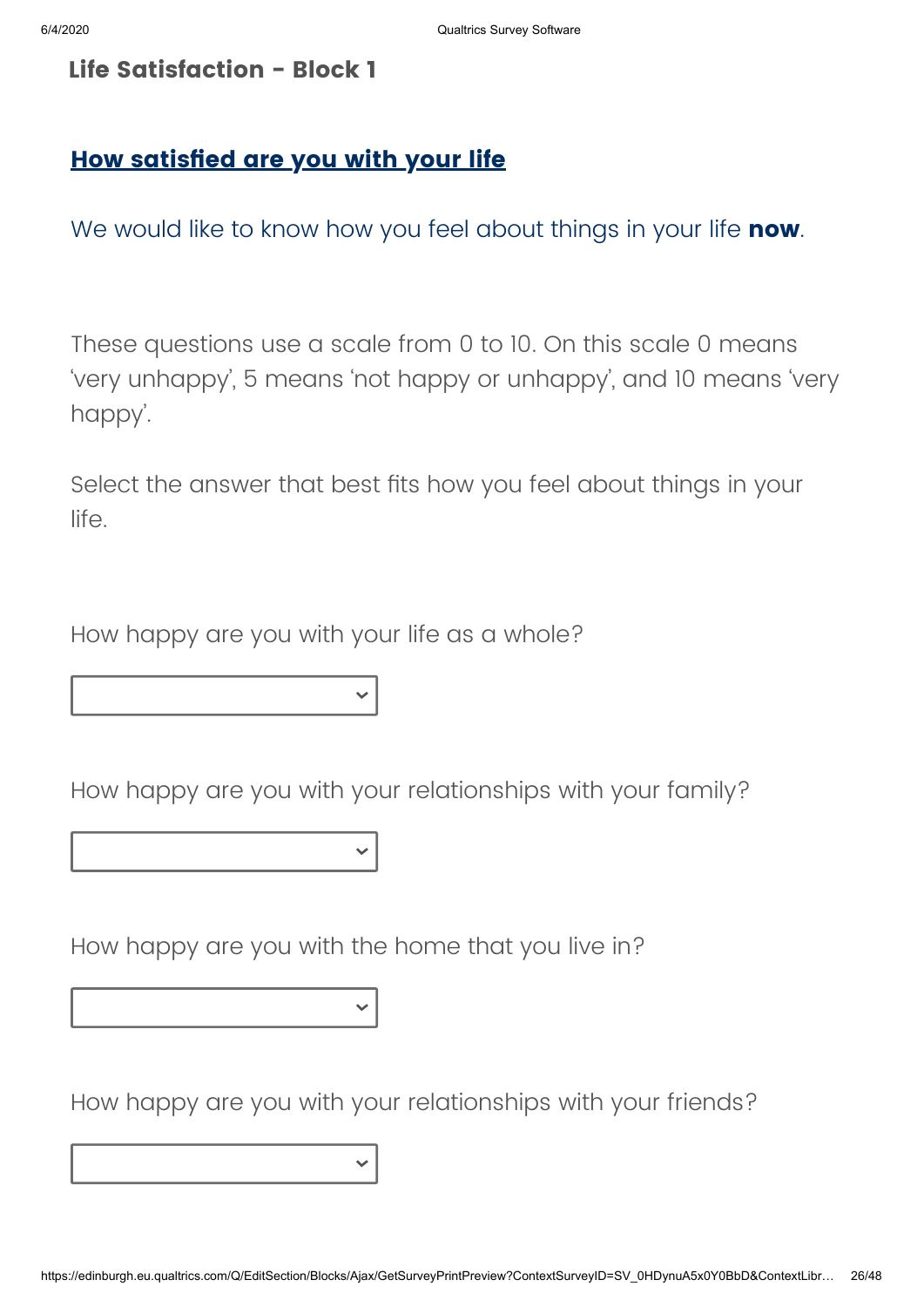How happy are you with what may happen to you later in your life (in the future)?

How happy are you with the school that you go to?

**School - block 1**

### **School**

The next questions are about school.

What is the local authority (council) for your school? This question is about **where your school is**.

What school do you attend within Aberdeen City? Schools are listed in alphabetical order

What school do you attend within Aberdeenshire? Schools are listed in alphabetical order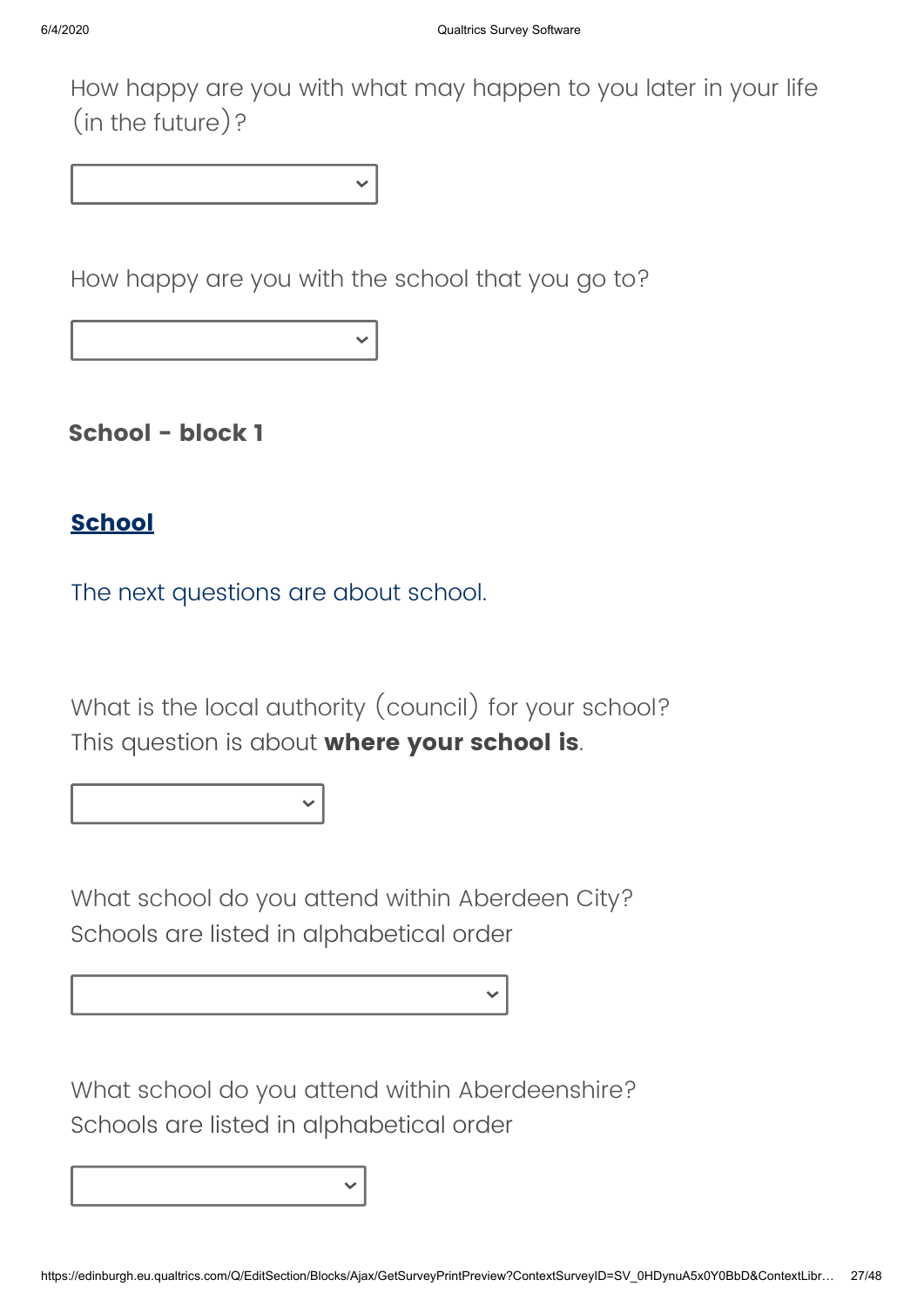What school do you attend within Angus? Schools are listed in alphabetical order

What school do you attend within Argyll & Bute? Schools are listed in alphabetical order

What school do you attend within Clackmannanshire? Schools are listed in alphabetical order

What school do you attend within Dumfries & Galloway? Schools are listed in alphabetical order

What school do you attend within Dundee City? Schools are listed in alphabetical order

What school do you attend within East Ayrshire? Schools are listed in alphabetical order

What school do you attend within East Dunbartonshire? Schools are listed in alphabetical order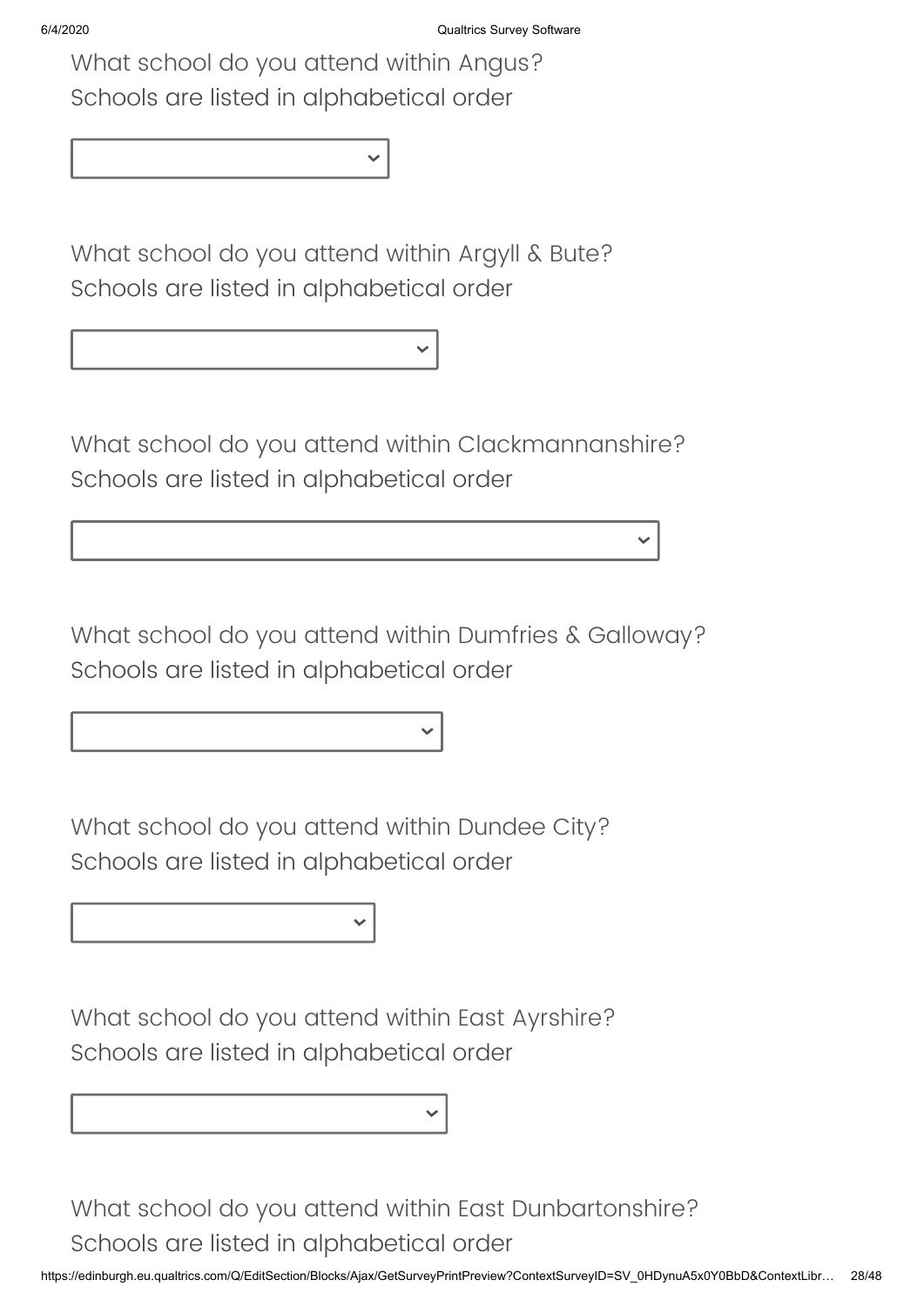What school do you attend within East Lothian? Schools are listed in alphabetical order

What school do you attend within East Renfrewshire? Schools are listed in alphabetical order

What school do you attend within Edinburgh City? Schools are listed in alphabetical order

What school do you attend within Falkirk? Schools are listed in alphabetical order

What school do you attend within Fife? Schools are listed in alphabetical order

What school do you attend within Glasgow City? Schools are listed in alphabetical order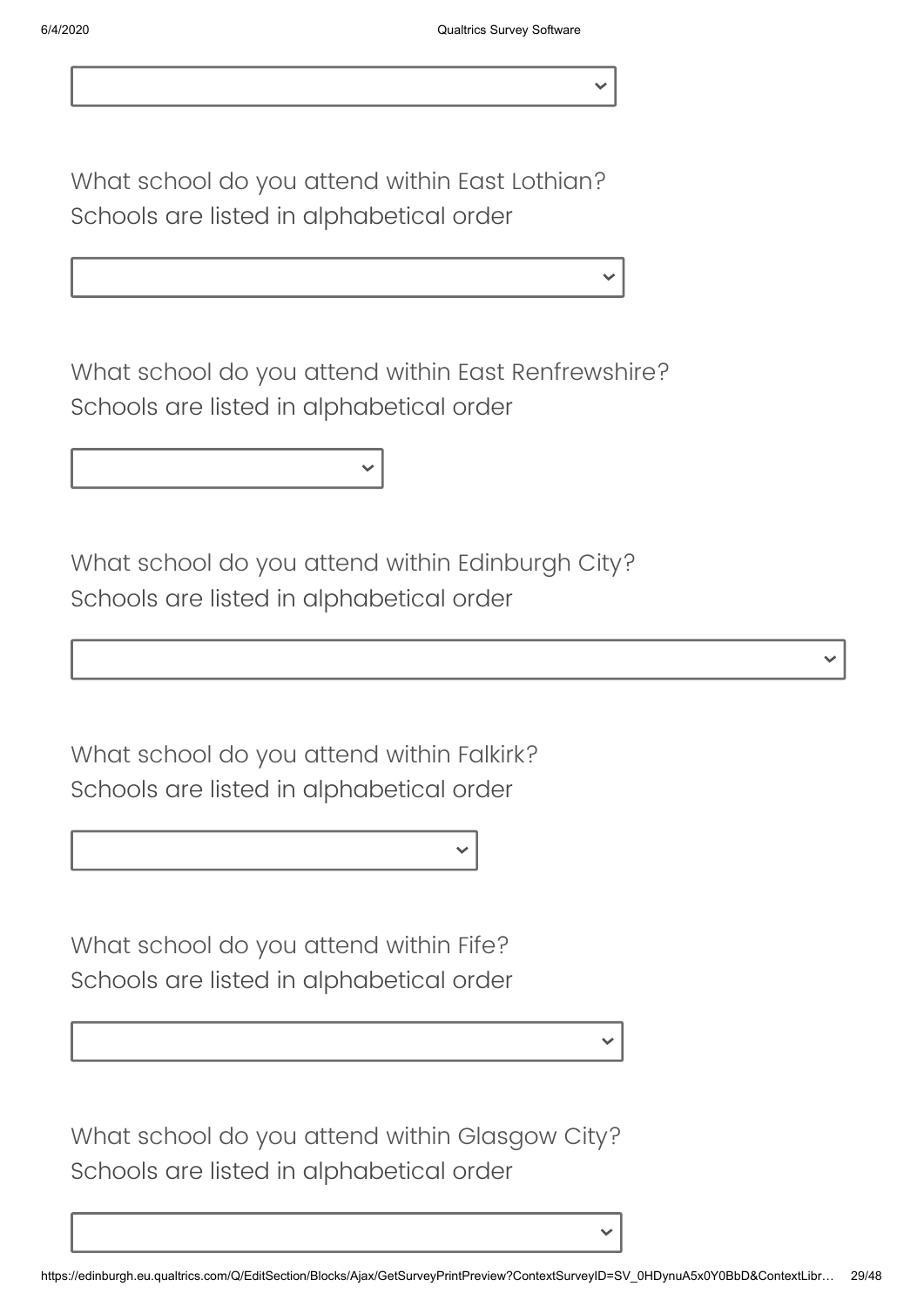What school do you attend within the Highlands? Schools are listed in alphabetical order

What school do you attend within Inverclyde? Schools are listed in alphabetical order

What school do you attend within Midlothian? Schools are listed in alphabetical order

What school do you attend within Moray? Schools are listed in alphabetical order

What school do you attend within Na h-Eileanan Siar? Schools are listed in alphabetical order

What school do you attend within North Ayrshire? Schools are listed in alphabetical order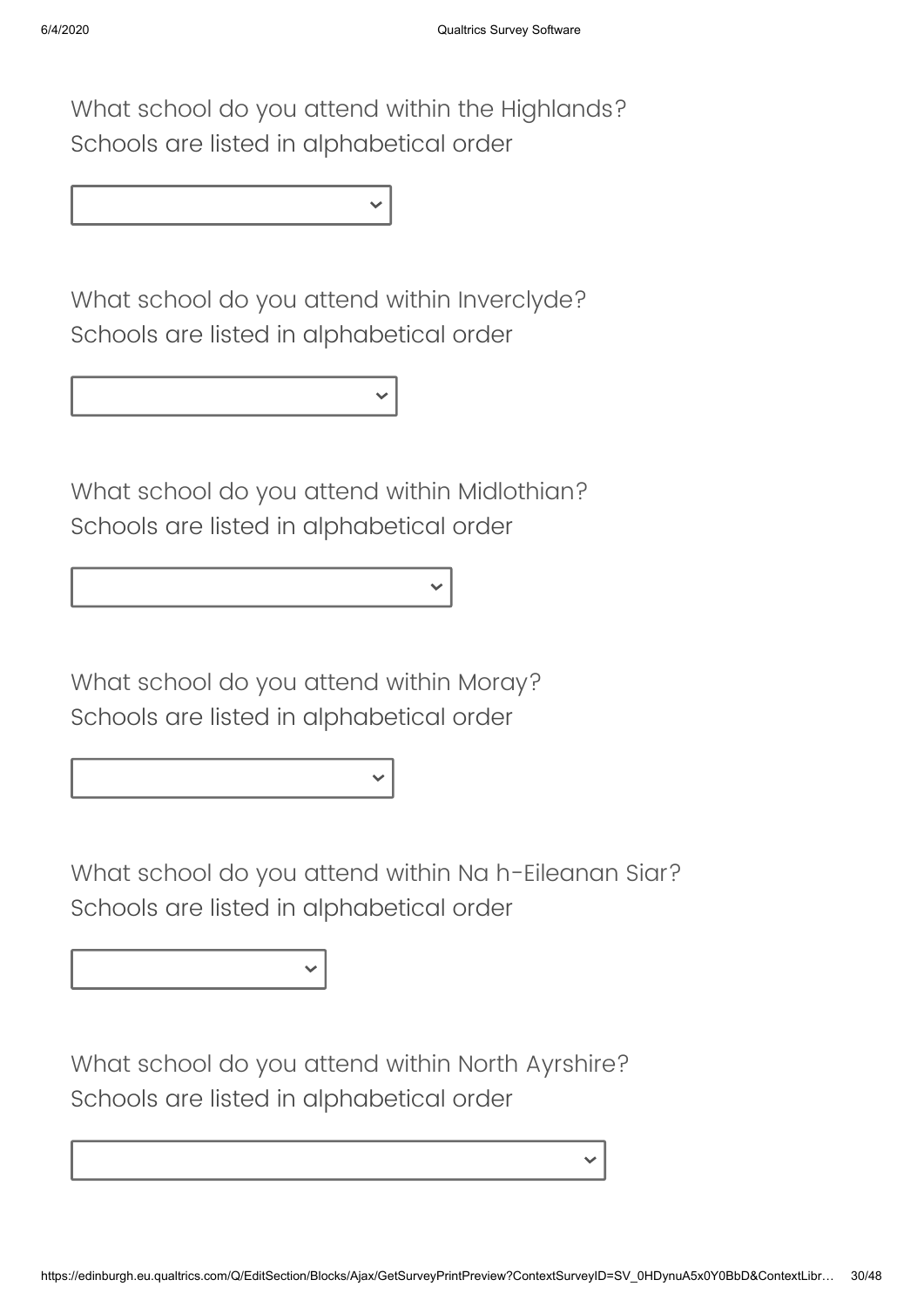What school do you attend within North Lanarkshire? Schools are listed in alphabetical order

What school do you attend within Orkney Islands? Schools are listed in alphabetical order

What school do you attend within Perth & Kinross? Schools are listed in alphabetical order

What school do you attend within Renfrewshire? Schools are listed in alphabetical order

What school do you attend within the Scottish Borders? Schools are listed in alphabetical order

What school do you attend within the Shetland Islands? Schools are listed in alphabetical order

What school do you attend within South Ayrshire?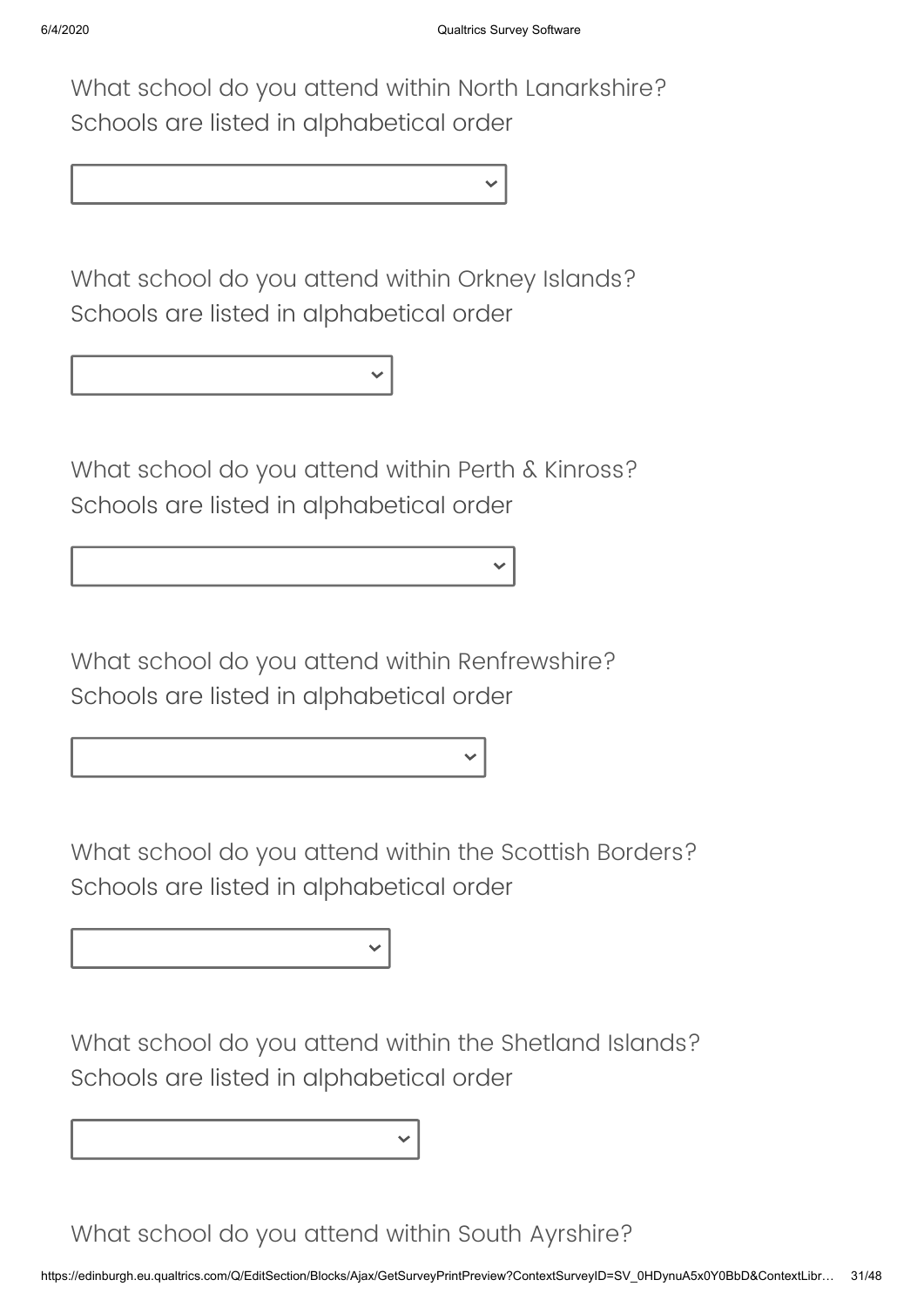Schools are listed in alphabetical order

What school do you attend within South Lanarkshire? Schools are listed in alphabetical order

What school do you attend within Stirling? Schools are listed in alphabetical order

What school do you attend within West Dunbartonshire? Schools are listed in alphabetical order

What school do you attend within West Lothian? Schools are listed in alphabetical order

Do you attend any of the following schools? Schools are listed in alphabetical order

What is the name of your school?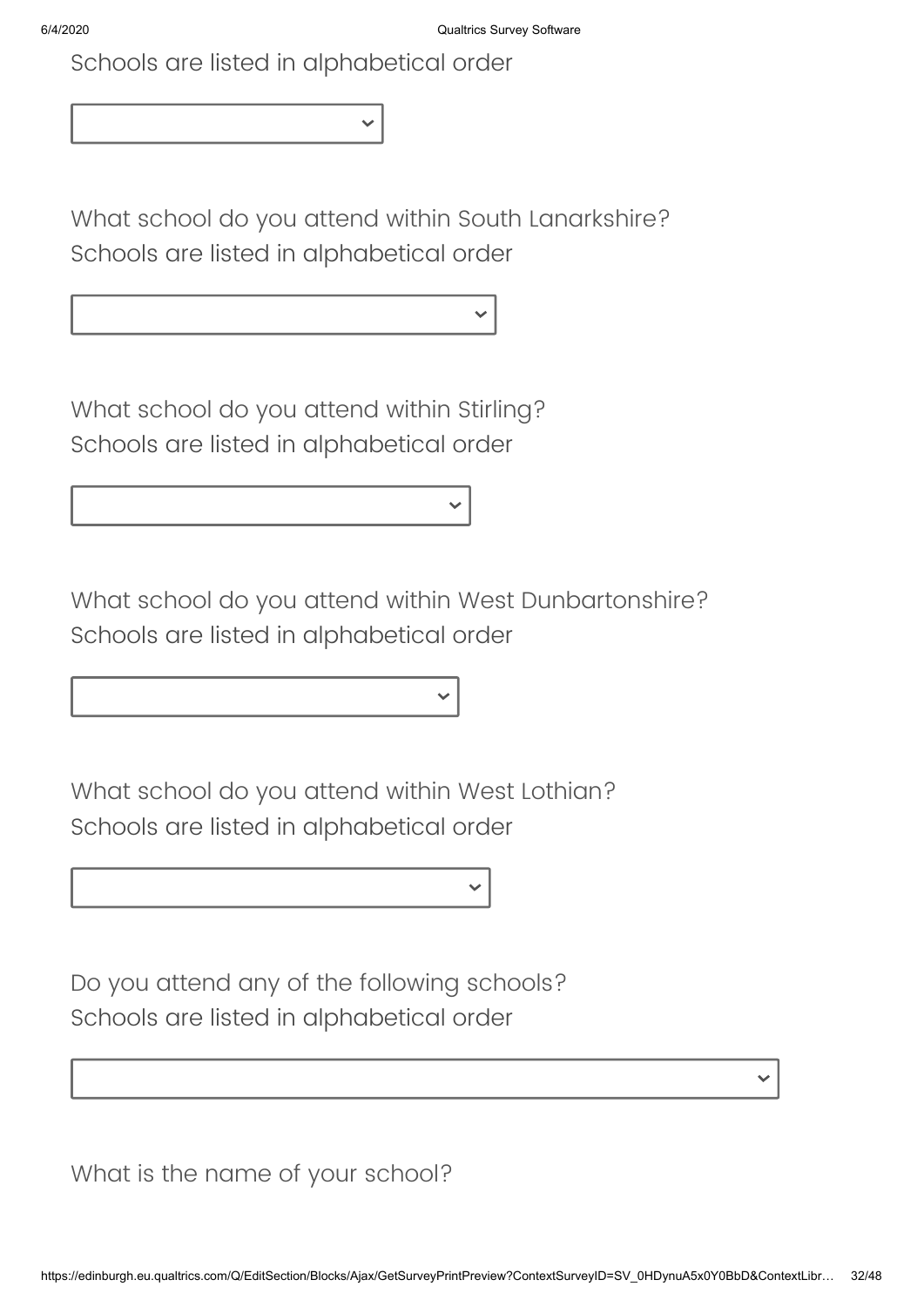Please tell us how many of each exam you were you expecting to sit this year.

|                                       | $\mathcal{O}$ | $\overline{2}$               | 3         | $\overline{4}$         | 5                      | 6                                                              | 7 | $8+$ |
|---------------------------------------|---------------|------------------------------|-----------|------------------------|------------------------|----------------------------------------------------------------|---|------|
| National 4                            |               | $\mathcal{C}$                | $($ )     | $\left( \quad \right)$ | $\left( \quad \right)$ | $\left($                                                       |   |      |
| National 5                            |               | $\qquad \qquad \blacksquare$ | $($ )     | $\left( \quad \right)$ | $($ )                  | $(\ )$                                                         |   |      |
| Highers                               |               |                              | ( )       | $\left( \quad \right)$ | $\left( \quad \right)$ | $\left(\begin{array}{c} \lambda \\ \lambda \end{array}\right)$ |   |      |
| <b>Advanced Highers</b>               |               |                              | $($ )     | $\left( \quad \right)$ | (                      | $\left( \quad \right)$                                         |   |      |
| A levels                              |               |                              | $(\quad)$ | $($ )                  | $\left( \quad \right)$ | (                                                              |   |      |
| International<br><b>Baccalaureate</b> |               |                              | $(\quad)$ | $(\ )$                 | $($ )                  |                                                                |   |      |

Where are you currently doing your schoolwork?

- $\bigcirc$  still going to school
- At home
- Elsewhere

Have you found it easy or difficult to change to doing your schoolwork at home?

- Very easy
- Quite easy
- $\bigcirc$  Neither easy nor difficult
- Quite difficult
- Very difficult
- Don't know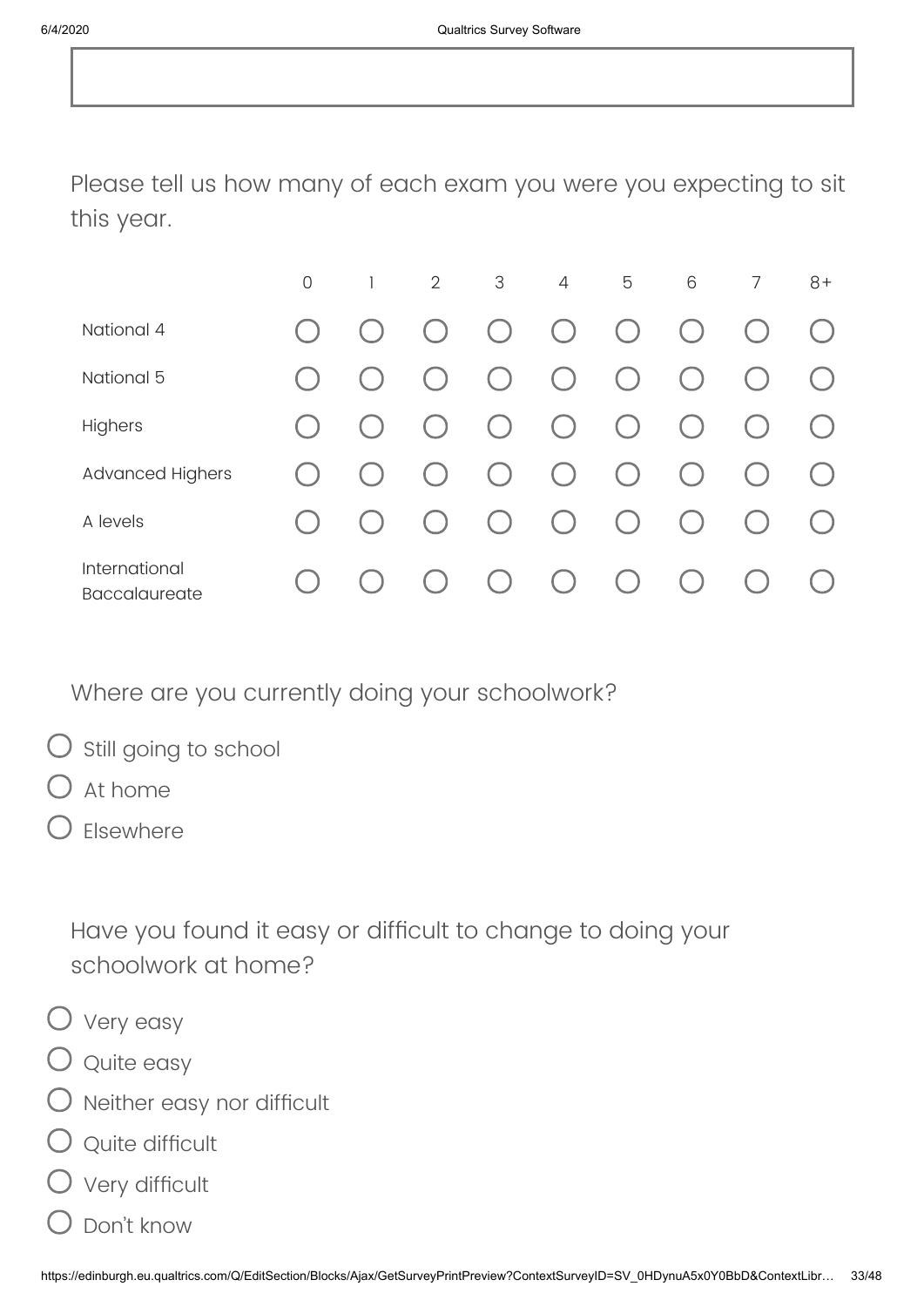Do you have a computer or tablet available to you so that you can do your schoolwork at home?

- $O$  Yes
- $\bigcirc$  No
- Don't know
- Prefer not to answer

Do you have a space at home that you can do your schoolwork, for example a desk or table?

- O Yes
- $\bigcirc$  No
- $\bigcirc$  Don't know
- Prefer not to answer

How do you feel about school at present?

- $\bigcap$  I like it a lot
- $\bigcirc$  I like it a bit
- $\bigcirc$  I don't like it very much
- $\bigcap$  I don't like it at all
- $\bigcirc$  Prefer not to say

How pressured (stressed) do you feel by the schoolwork you have to do?

 $\bigcirc$  Not at all

A little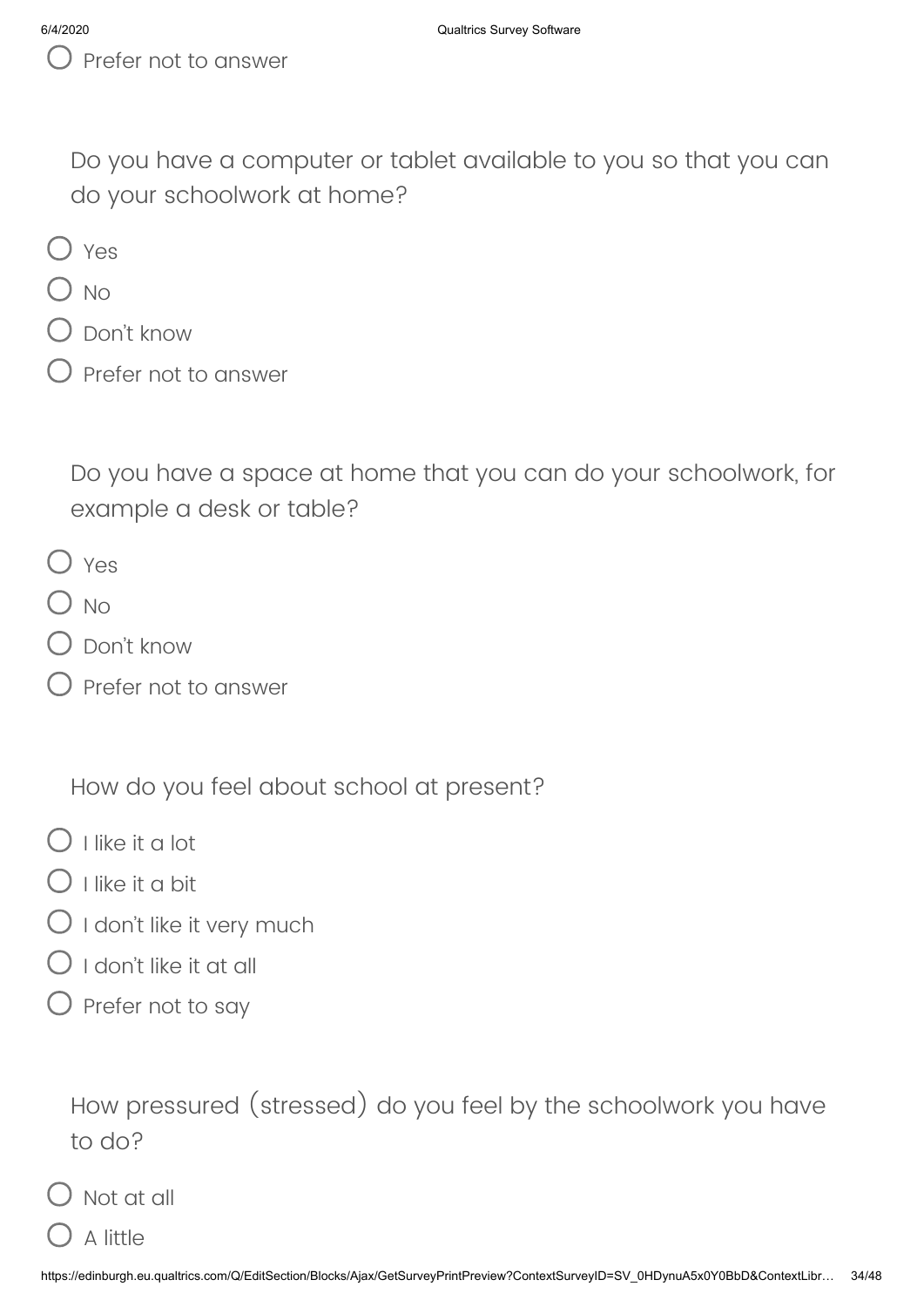A lot

Prefer not to say

# **Social Emotional Health - block 1**

Here are some statements about how you think, feel, and about your studies **now**.

Read each sentence and select the answers that best says how true the sentence is for you.

I can work out my problems

- $\bigcirc$  Not at all true of me
- $\bigcirc$  A little true of me
- ) Pretty much true of me
- Very much true of me
- $\bigcirc$  Prefer not to say

I can do most things if I try

- $\Omega$  Not at all true of me
- $\bigcirc$  A little true of me
- $\bigcirc$  Pretty much true of me
- $\bigcirc$  Very much true of me
- $\bigcirc$  Prefer not to say

There are many things that I do well

Not at all true of me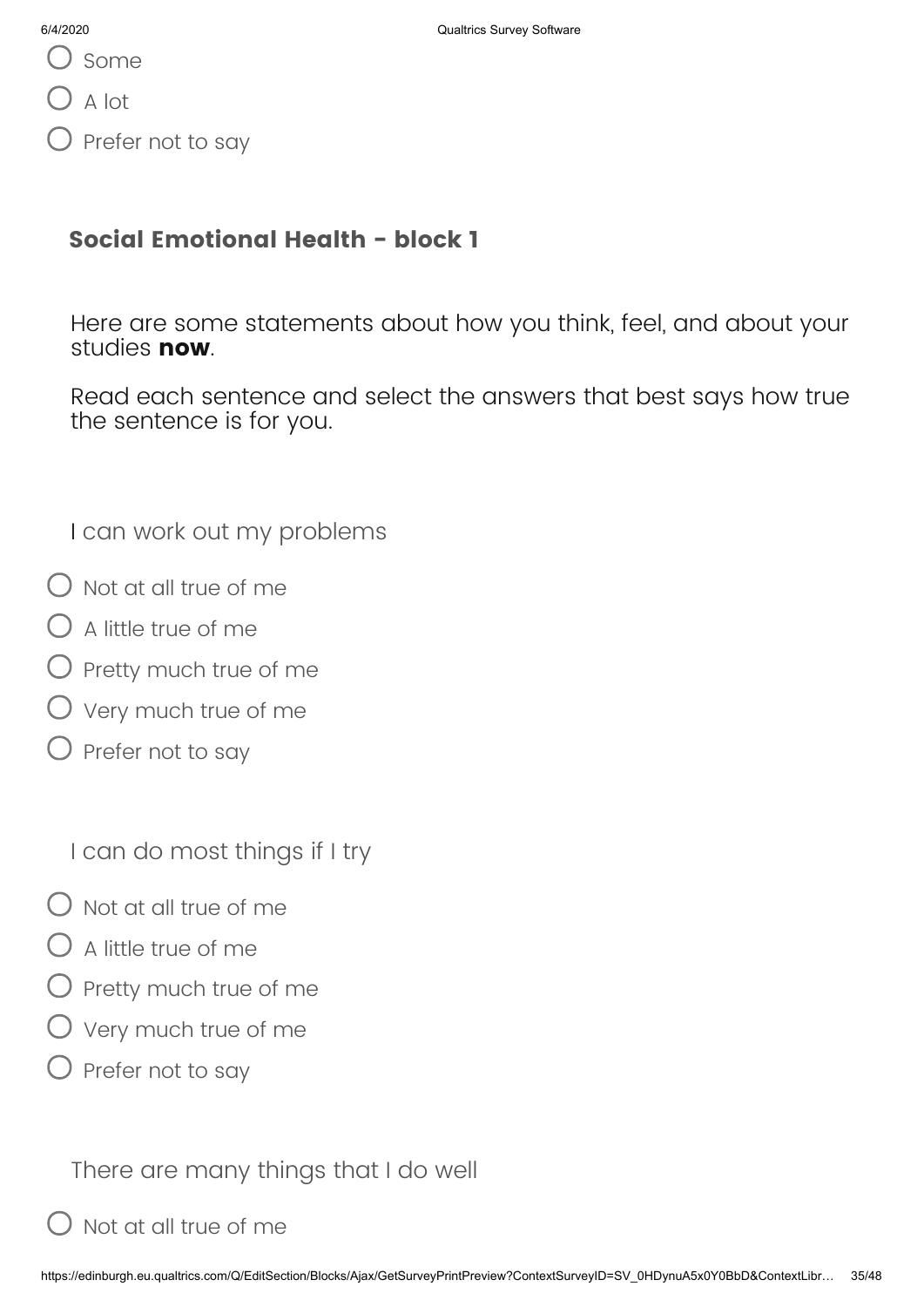- $\bigcup$  A little true of me
- $\bigcirc$  Pretty much true of me
- $\bigcirc$  Very much true of me
- $\bigcirc$  Prefer not to say

At my school, there is a teacher or some other adult who always wants me to do my best

- $\bigcirc$  Not at all true of me
- $\bigcap$  A little true of me
- $\bigcirc$  Pretty much true of me
- Very much true of me
- $\bigcirc$  Prefer not to say

At my school, there is a teacher or some other adult who listens to me when I have something to say

- $\bigcap$  Not at all true of me
- $\bigcirc$  A little true of me
- Pretty much true of me
- $\overline{\phantom{a}}$  Very much true of me
- $\bigcirc$  Prefer not to say

At my school, there is a teacher or some other adult who believes that I will be a success

- $\bigcirc$  Not at all true of me
- $\bigcirc$  A little true of me
- Pretty much true of me
- $\bigcirc$  Very much true of me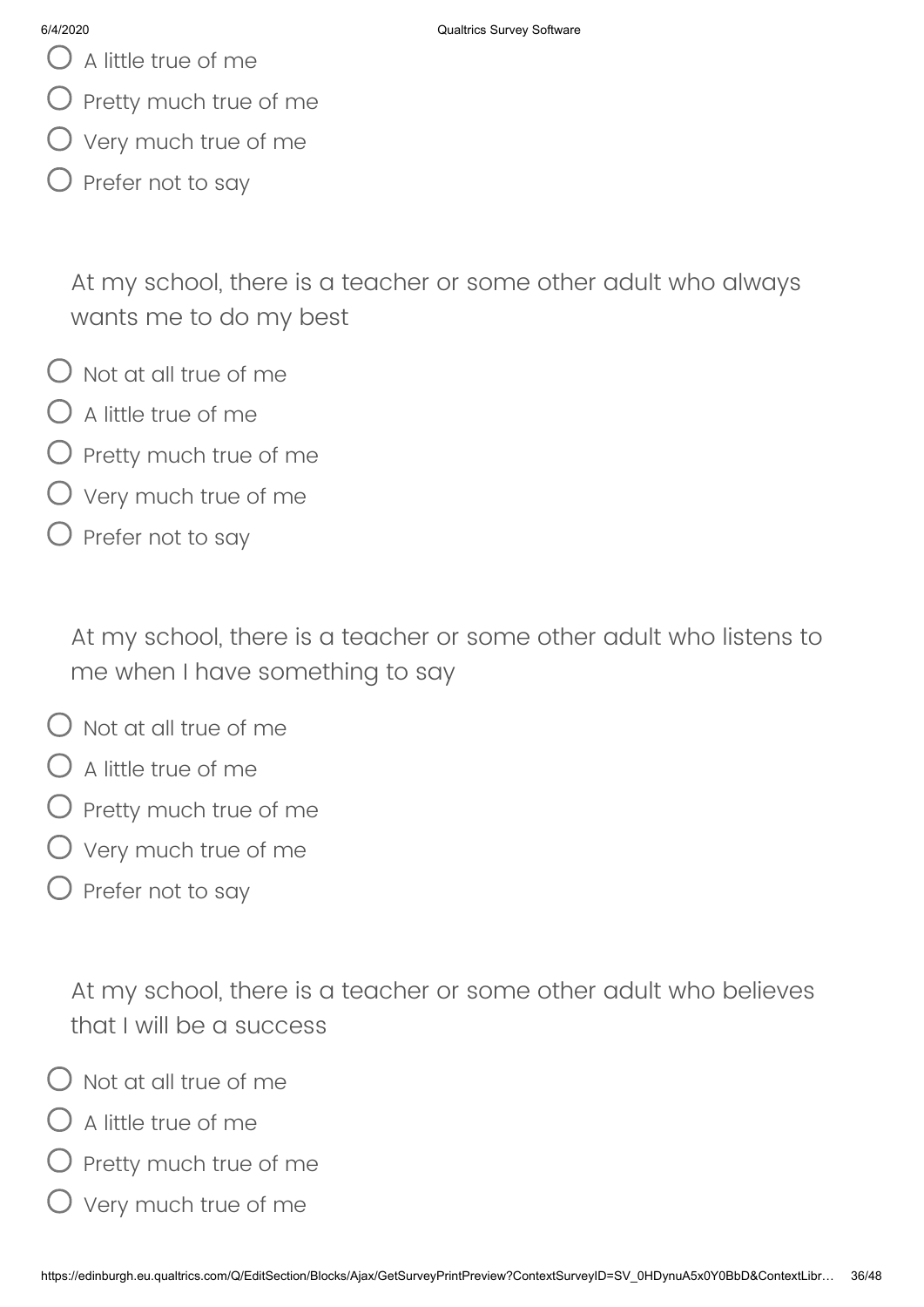My family members really help and support one another

- $\bigcap$  Not at all true of me
- $\bigcirc$  A little true of me
- $O$  Pretty much true of me
- $O$  Very much true of me
- $\bigcirc$  Prefer not to say

There is a feeling of togetherness in my family

- $\bigcap$  Not at all true of me
- $\bigcirc$  A little true of me
- $\bigcirc$  Pretty much true of me
- Very much true of me
- $\bigcirc$  Prefer not to say

My family really gets along well with each other

- $\bigcirc$  Not at all true of me
- $\bigcap$  A little true of me
- $\bigcirc$  Pretty much true of me
- $\bigcirc$  Very much true of me
- $\bigcirc$  Prefer not to say

I have a friend my age who really cares about me

Not at all true of me

A little true of me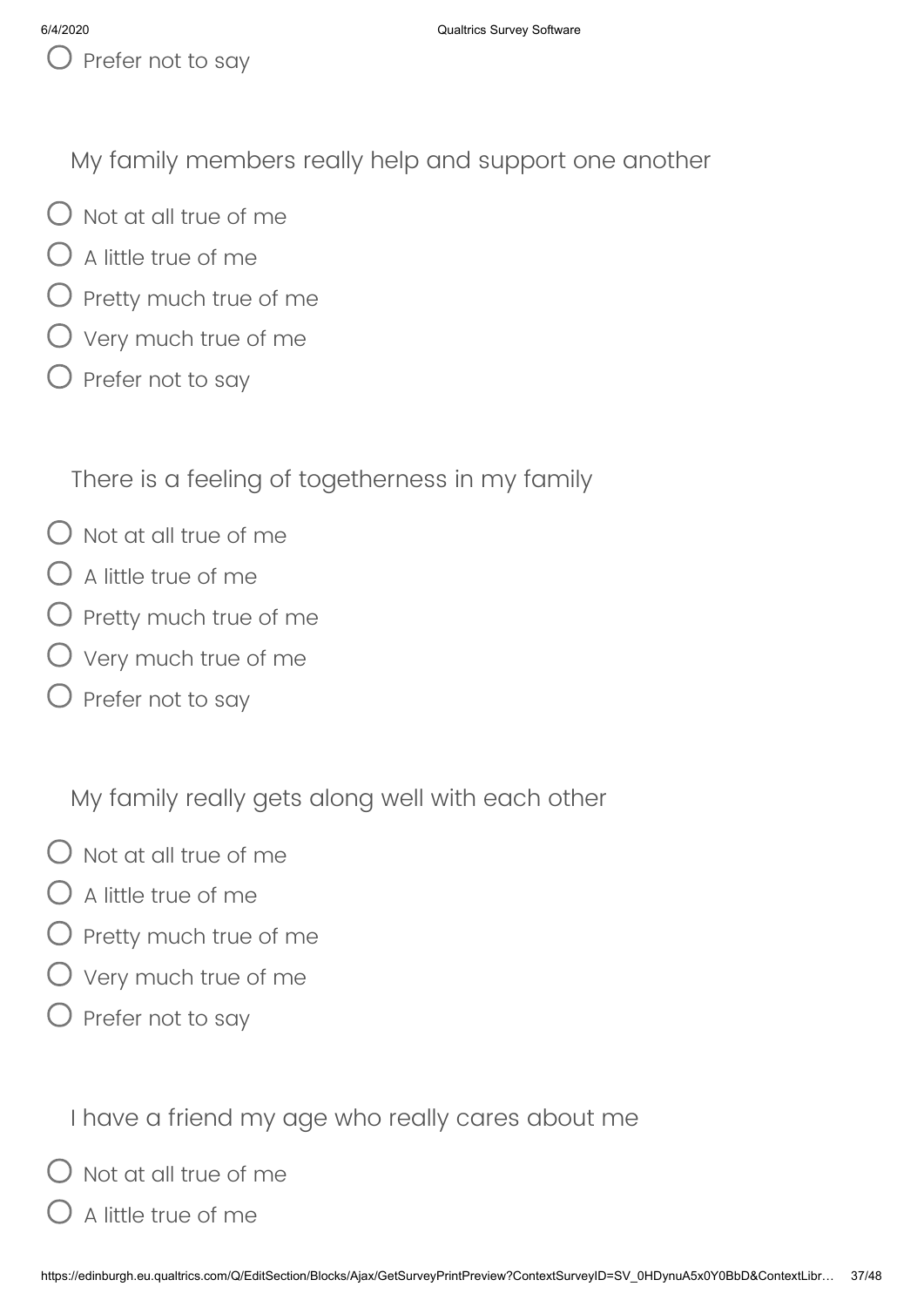- $\bigcup$  Pretty much true of me
- Very much true of me
- Prefer not to say

I have a friend my age who talks with me about my problems

- $\bigcirc$  Not at all true of me
- $\bigcap$  A little true of me
- $\bigcirc$  Pretty much true of me
- $\bigcirc$  Very much true of me
- $\bigcirc$  Prefer not to say

I have a friend my age who helps me when I'm having a hard time

- $\bigcirc$  Not at all true of me
- $\bigcap$  A little true of me
- $\bigcirc$  Pretty much true of me
- $\bigcirc$  Very much true of me
- $\bigcirc$  Prefer not to say

Each day I look forward to having a lot of fun

- $\bigcap$  Not at all true of me
- A little true of me
- Pretty much true of me
- Very much true of me
- $\bigcirc$  Prefer not to say

I usually expect to have a good day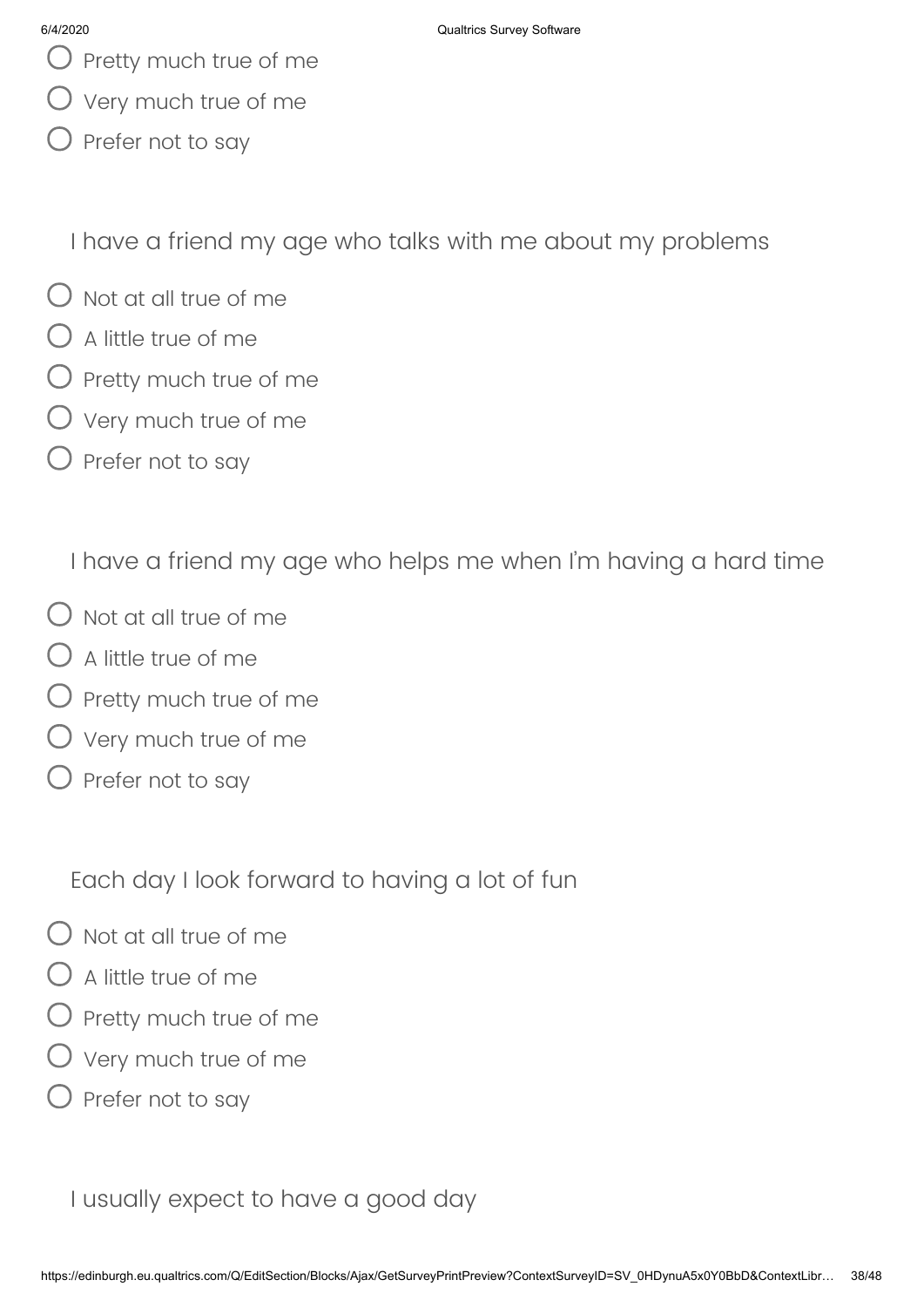- $\bigcirc$  Not at all true of me
- $\bigcirc$  A little true of me
- $\bigcirc$  Pretty much true of me
- $\bigcirc$  Very much true of me
- $\bigcirc$  Prefer not to say

Overall, I expect more good things to happen to me than bad things

- $\bigcirc$  Not at all true of me
- $\bigcirc$  A little true of me
- $\bigcirc$  Pretty much true of me
- $\bigcirc$  Very much true of me
- $\bigcirc$  Prefer not to say

### **Covid worry - block 1**

Now, we are going to ask about whether you have been feeling worried about different things since the COVID-19 lockdown started.

**Since** the COVID-19 lockdown started, have you been worried about:

Your education

- $\bigcirc$  Not at all worried
- $O$  Slightly worried
- O Moderately worried
- Very worried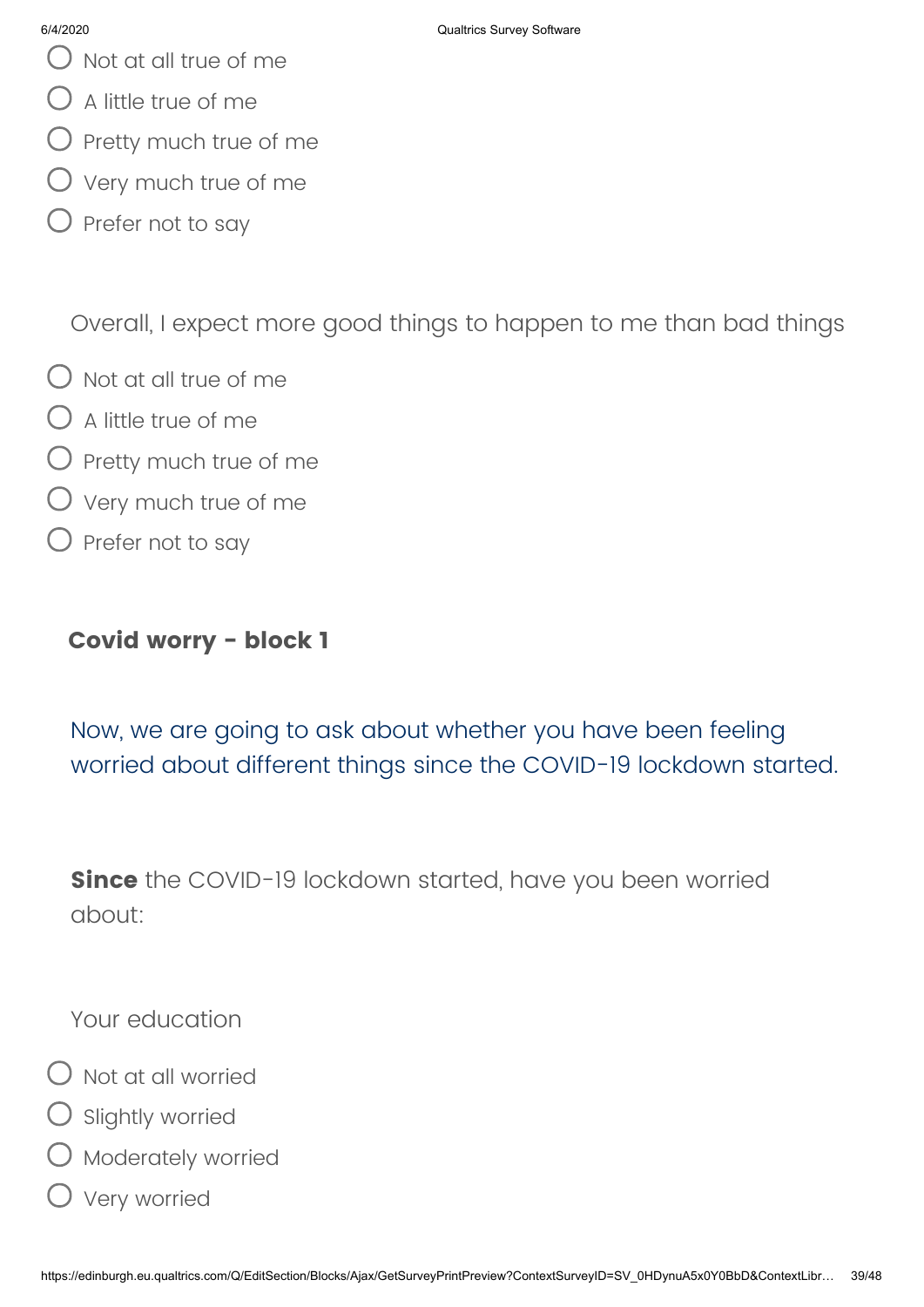$\bigcup$  Extremely worried

Doesn't apply to me

Your end of year exams?

- $\bigcirc$  Not at all worried
- ) Slightly worried
- Moderately worried
- Very worried
- Extremely worried
- Doesn't apply to me

Your work experience plans?

- $\bigcirc$  Not at all worried
- Slightly worried
- $\bigcirc$  Moderately worried
- Very worried
- Extremely worried
- $\bigcirc$  Doesn't apply to me

Your plans for the future?

- Not at all worried
- Slightly worried
- Moderately worried
- Very worried
- Extremely worried
- Doesn't apply to me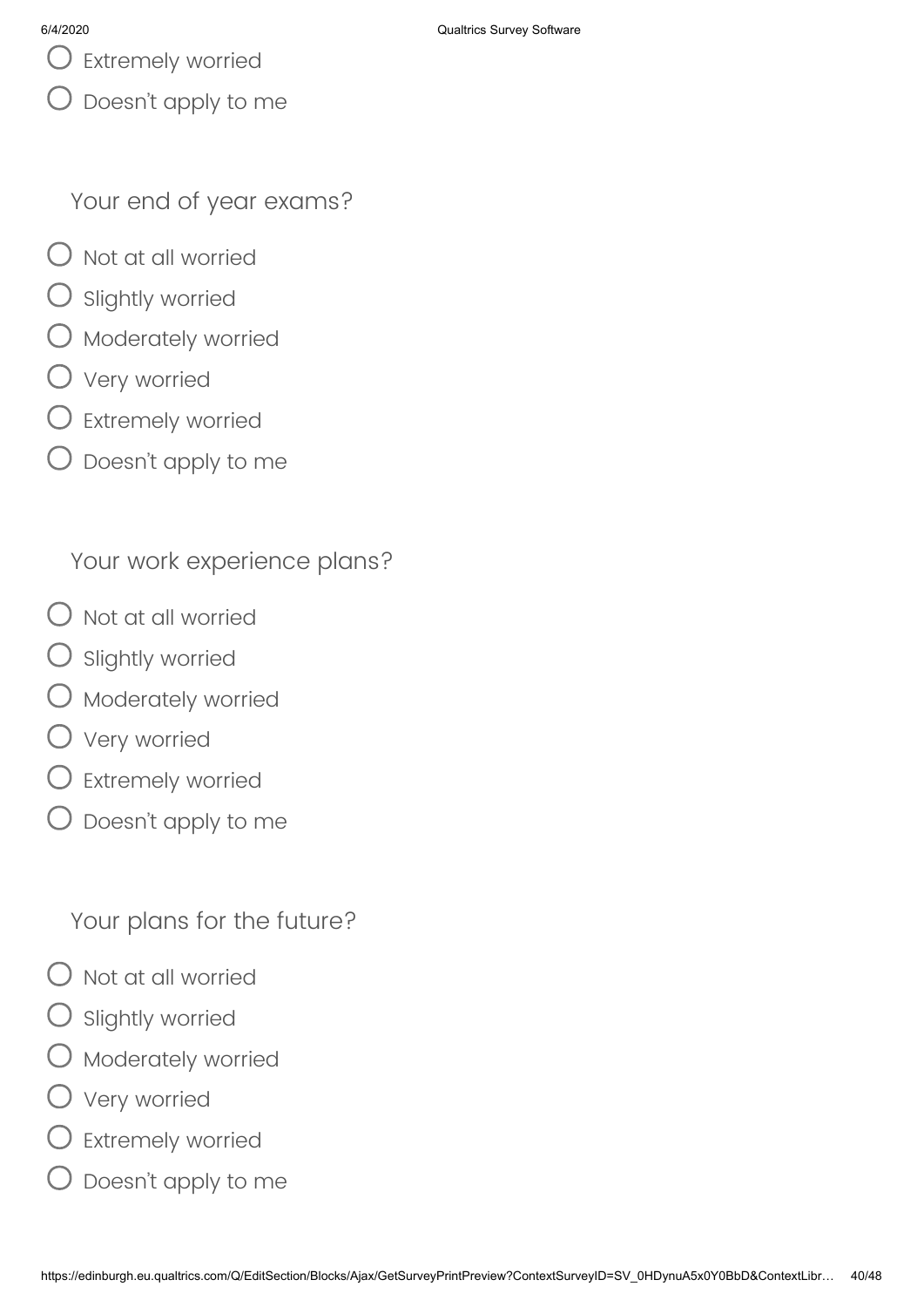Losing your job?

- $\bigcirc$  Not at all worried
- Slightly worried
- Moderately worried
- Very worried
- Extremely worried
- $\bigcirc$  Doesn't apply to me

**Since** the COVID-19 lockdown started, have you been worried about:

Arguing with your parents or guardians?

- $\bigcirc$  Not at all worried
- Slightly worried
- Moderately worried
- Very worried
- Extremely worried
- Doesn't apply to me

Arguing with your brothers or sisters? Including stepbrothers or stepsisters

- Not at all worried
- Slightly worried
- Moderately worried
- Very worried
- $\mathsf D$  Extremely worried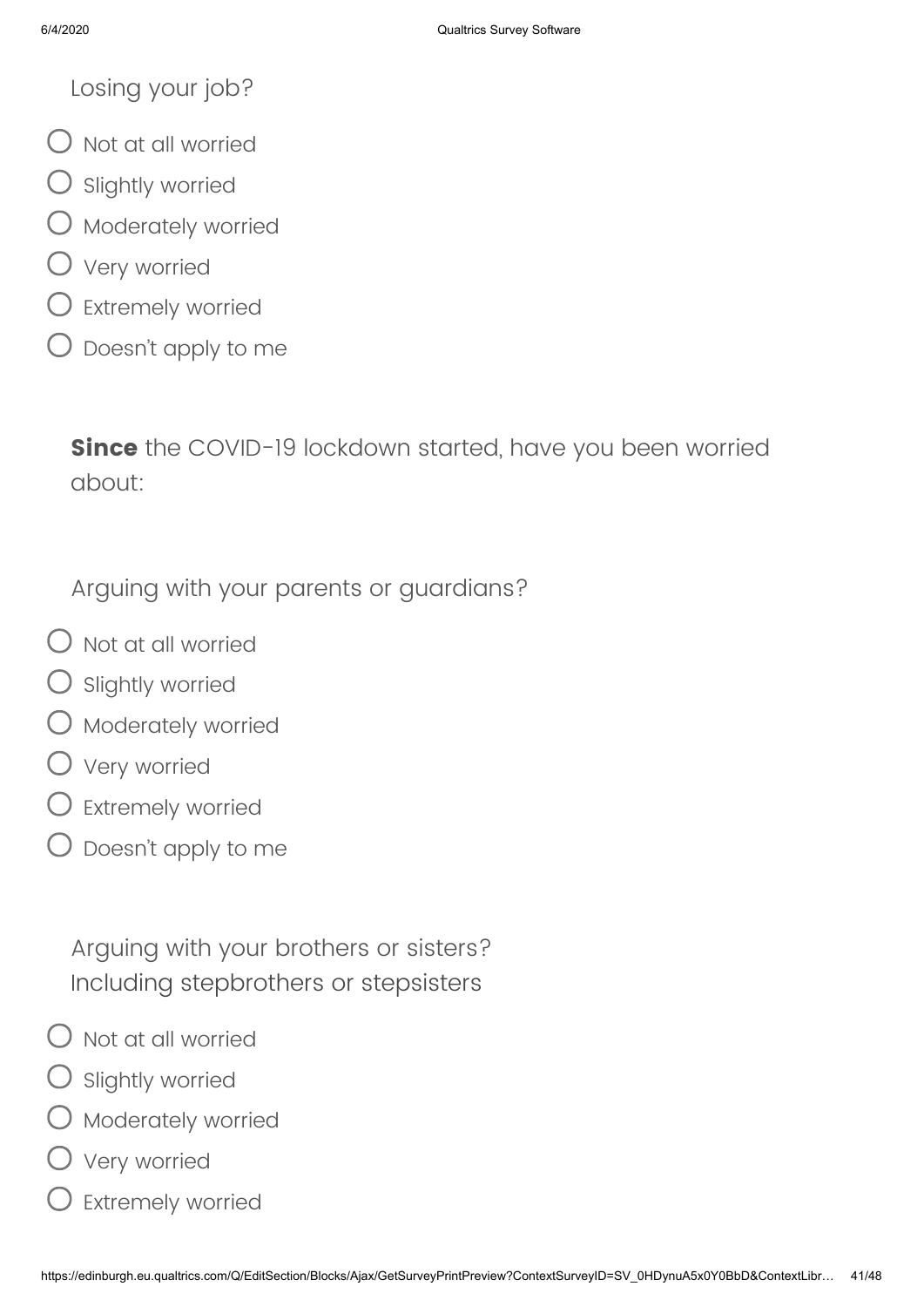Your parents (and/or stepparents) arguing with each other?

- $\bigcirc$  Not at all worried
- Slightly worried
- $\bigcirc$  Moderately worried
- Very worried
- $\bigcirc$  Extremely worried
- Doesn't apply to me

**Since** the COVID-19 lockdown started, have you been worried about:

Not being able to see family members who don't live with you?

- $\bigcirc$  Not at all worried
- $\bigcirc$  Slightly worried
- $O$  Moderately worried
- Very worried
- Extremely worried
- Doesn't apply to me

Not being able to see friends?

- $\bigcirc$  Not at all worried
- Slightly worried
- Moderately worried
- Very worried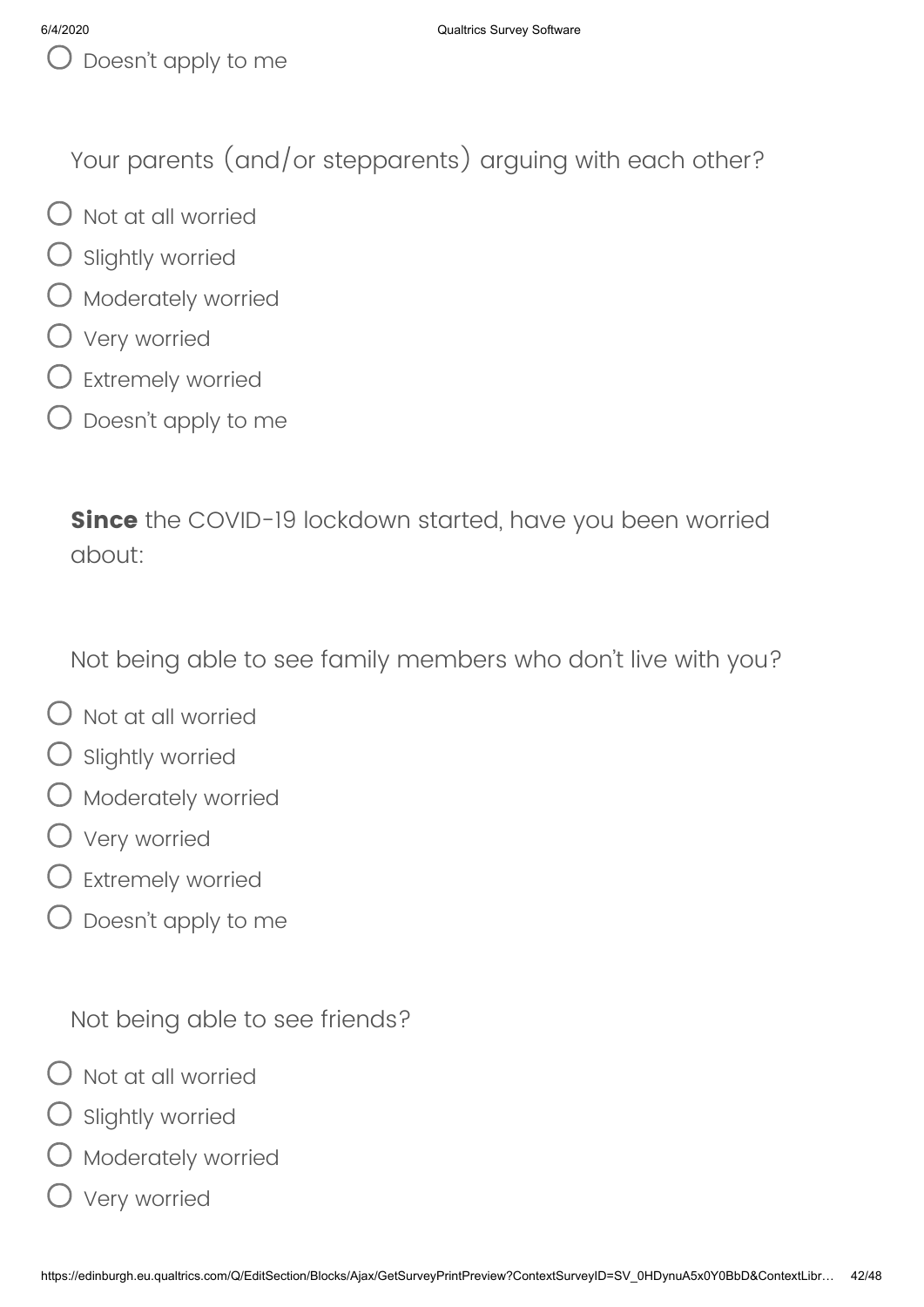- 
- Doesn't apply to me

Not being able to take part in hobbies (such a sports)?

- $O$  Not at all worried
- $\bigcirc$  Slightly worried
- $O$  Moderately worried
- Very worried
- $\bigcirc$  Extremely worried
- $\bigcirc$  Doesn't apply to me

### **More about you - block 1**

# **More about you**

Almost finished! We have a few more questions about you and your family.

The COVID-19 lockdown means that some families are spending more time at home together. **Compared to before** the COVID-19 lockdown, are you spending…

- A lot more time with family **now**
- A little more time with family **now**
- About the same amount of time with family **now**
- A little less time with family **now**
- A lot less time with family **now**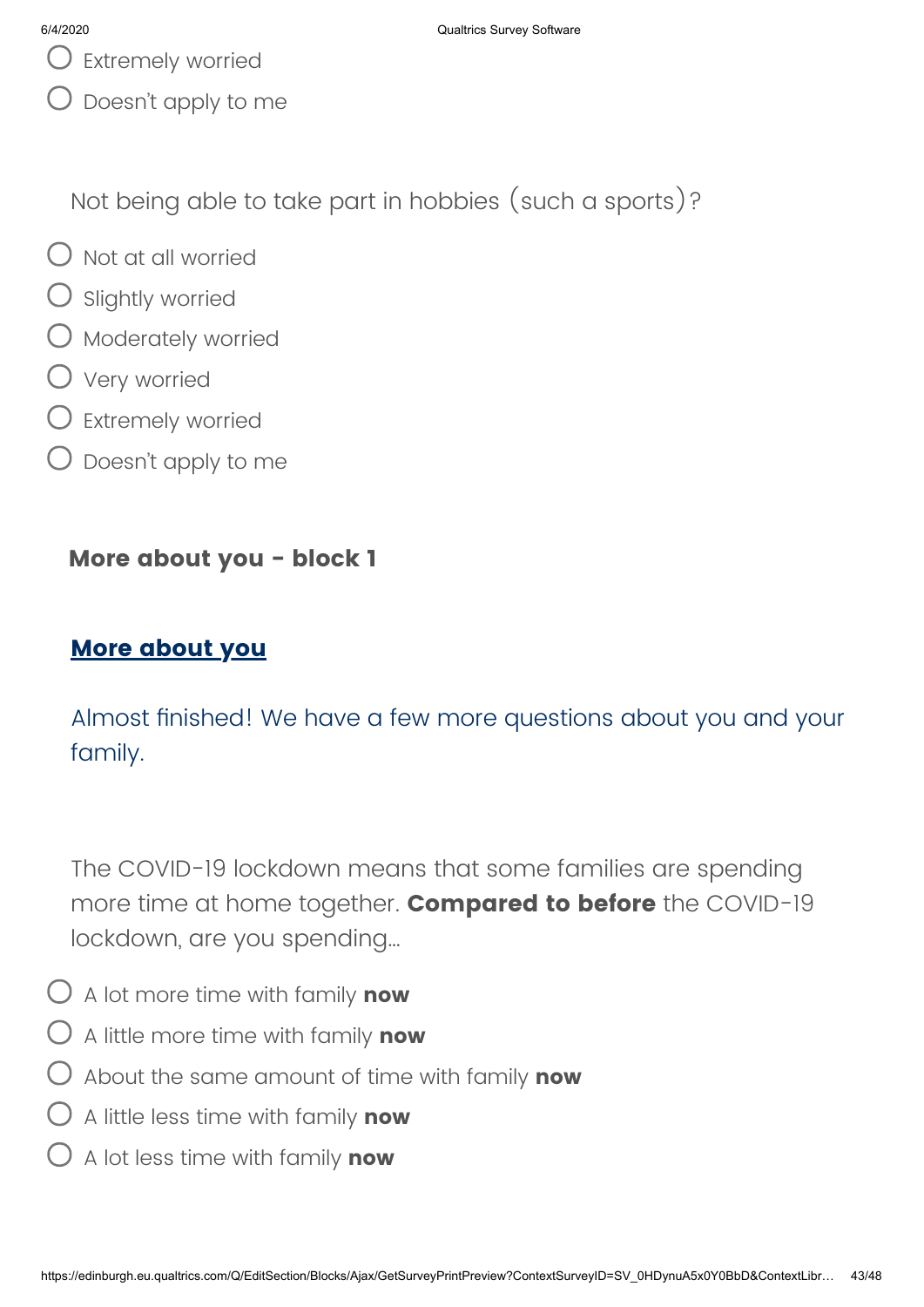Are any of your parents or guardians currently going out to work?

O Yes

 $O$  No

Don't know

Are any of your parents or guardians currently assigned as a key worker?

- $O$  Yes
- $O$  No
- Don't know

Are any of your parents or guardians currently working from home?

- O Yes
- $\sum$  No
- Don't know

Are any of your parents or guardians currently not working?

- O Yes
- $\bigcirc$  No
- Don't know

### **More about you - block 2**

What is your ethnic origin? Please select one option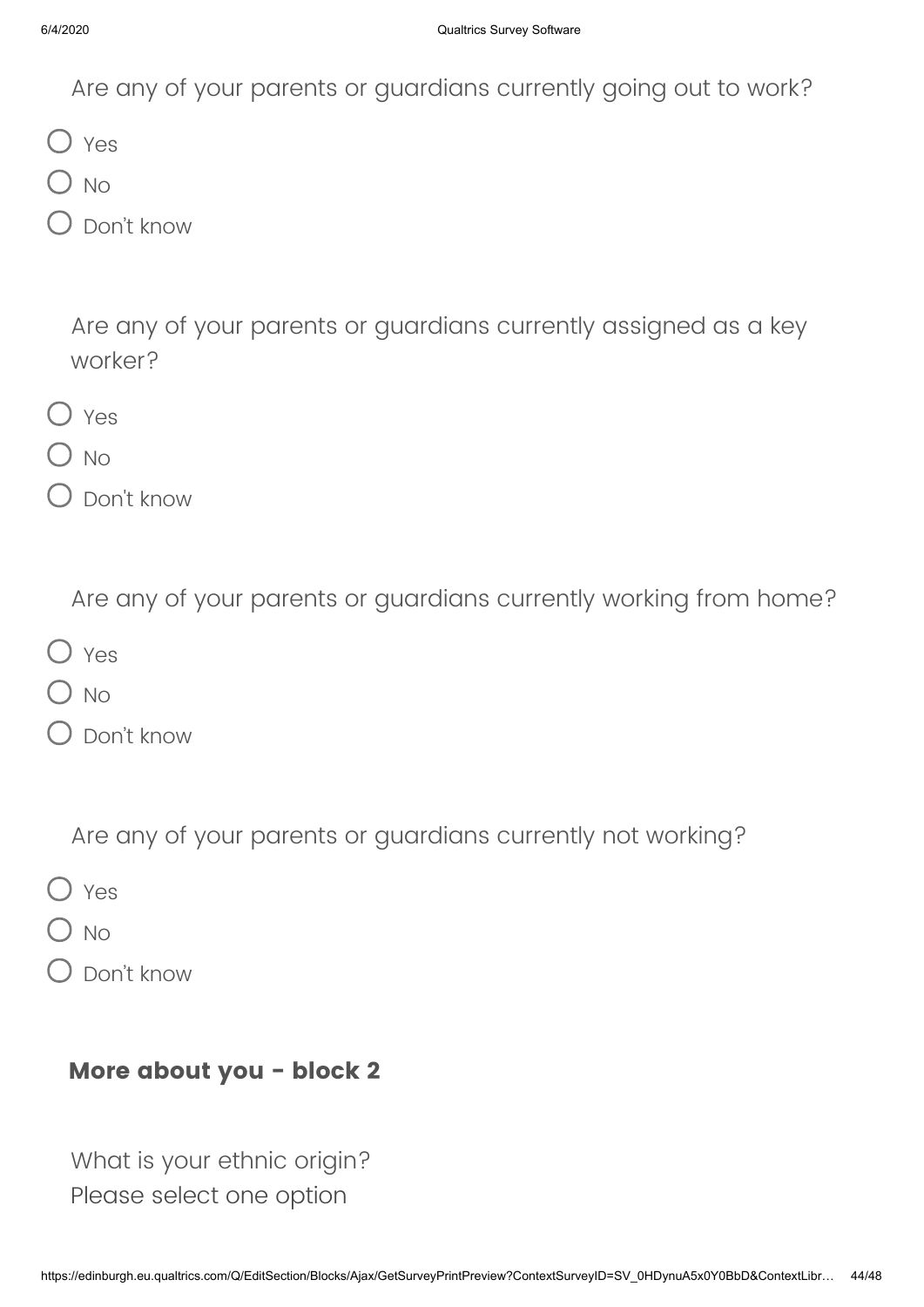- 
- White Scottish
- White English
- White Welsh
- White Northern Irish
- White Irish
- $\bigcirc$  White Gypsy or Irish Traveller
- White Polish
- $\bigcup$  Any other White background
- Asian or Asian British Indian
- $\bigcirc$  Asian or Asian British Pakistani
- $\bigcup$  Asian or Asian British Bangladeshi
- $\bigcup$  Asian or Asian British Chinese
- $\bigcirc$  Any other Asian background
- Black or Black British African
- $\bigcup$  Black or Black British Caribbean
- Any other Black/African/Caribbean background
- $\bigcirc$  Arab or Arab British
- Mixed White and Black Caribbean
- Mixed White and Black African
- $\bigcap$  Mixed White and Asian
- $\bigcirc$  Any other Mixed/Multiple ethnic background
- $\bigcirc$  Any other ethnic group
- Prefer not to answer

In general, would you say your health is

- Excellent
- Very good
- Good
- Fair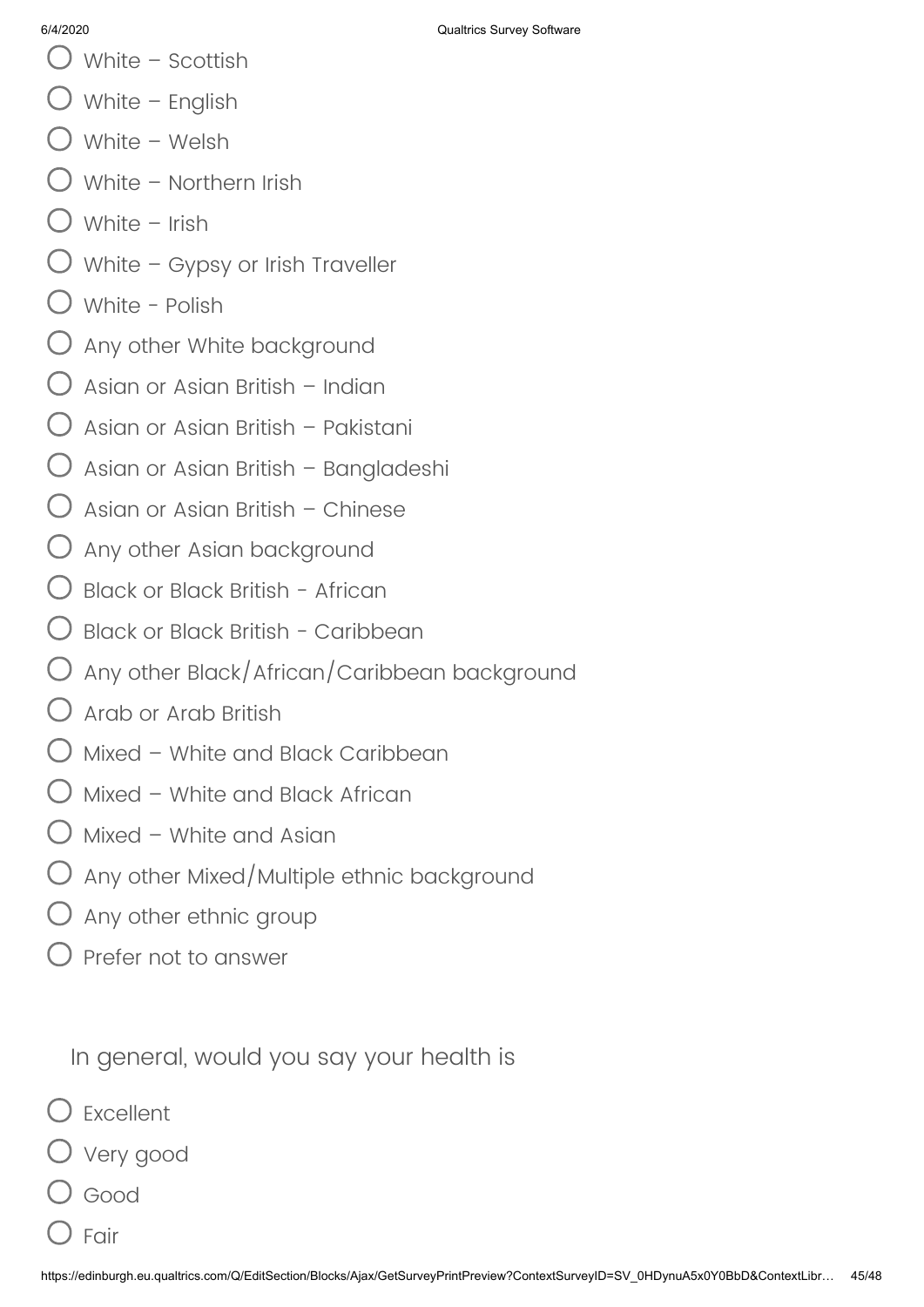Do you have a long-term illness, disability or medical condition (like diabetes, arthritis, allergy, or cerebral palsy) that has been diagnosed by a doctor?

|--|--|

- $O$  No
- Prefer not to answer

Do you have caring responsibilities for any of the following people who live with you?

Select all that apply, or select None of the above

- $\Box$  Parent(s)
- $\Box$  Stepparent(s)
- $\square$  Parent's girlfriend or boyfriend
- $\Box$  Guardian(s) for example a foster carer
- $\Box$  Brother(s) and/or sister(s)
- $\sf J$  Stepbrother $(s)$  and/or stepsister $(s)$
- $\Box$  Grandparent(s)
- $\overline{\mathsf{I}}$  Other family member(s)
- $\Box$  Child/children
- $\Box$  Friend(s) or other non-family member(s)
- Prefer not to answer
- None of the above

Have your caring responsibilities for these people changed **since** the COVID-19 lockdown started?

# They have **increased**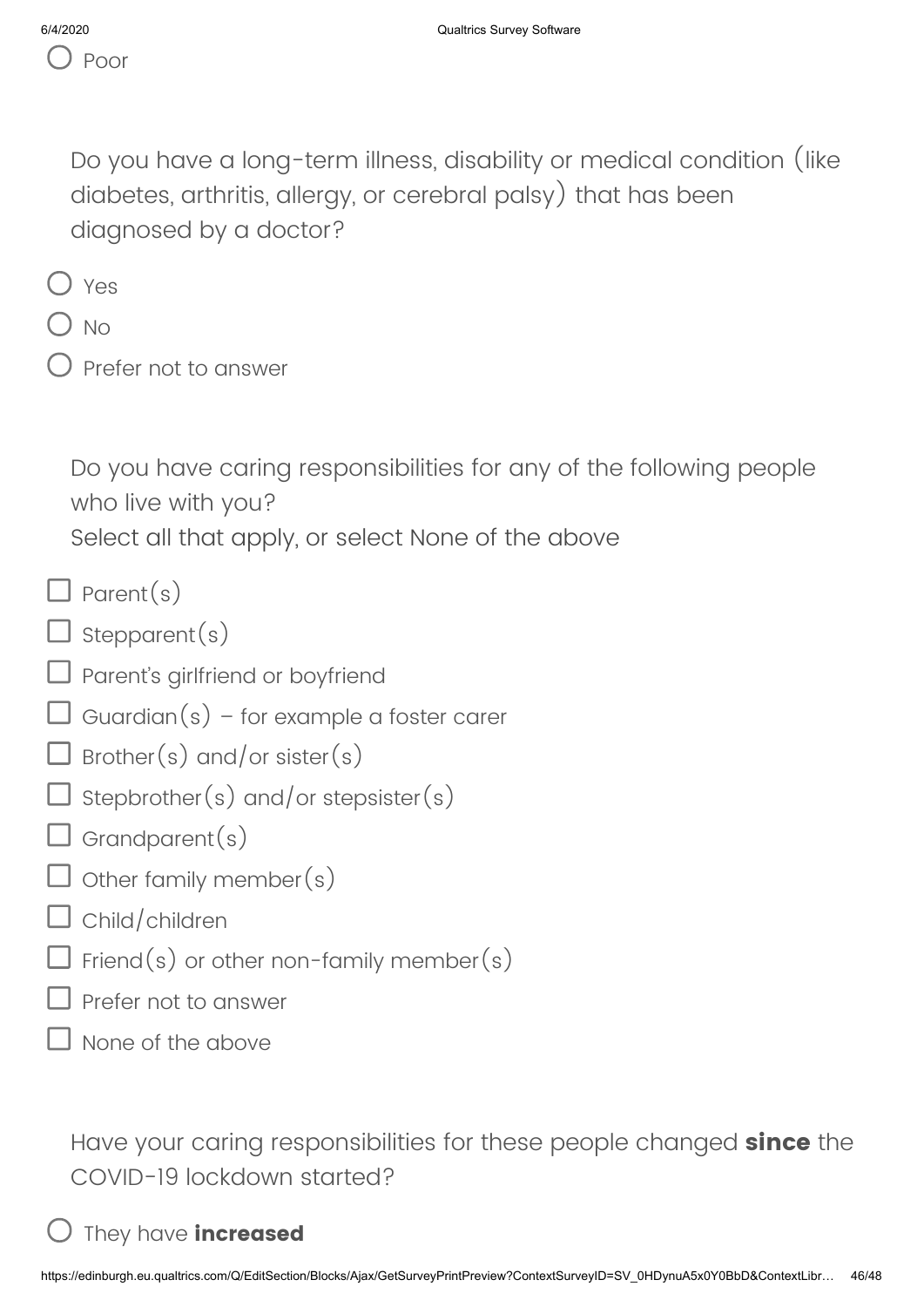They have **stayed the same**

They have **decreased**

What type of accommodation do you live in?

- House or bungalow
- $\bigcirc$  Flat or apartment
- O Hostel
- Mobile home or caravan
- $\bigcirc$  Sheltered housing
- Homeless
- $\bigcap$  Other
- Don't know
- $\bigcirc$  Prefer not to answer

How many rooms are there in your house?

Count living rooms, bedrooms, kitchens, utility rooms and studies.



Do you have a garden?

Yes

)  $N<sub>O</sub>$ 

### **More about you - block 3**

Do you have any pets?